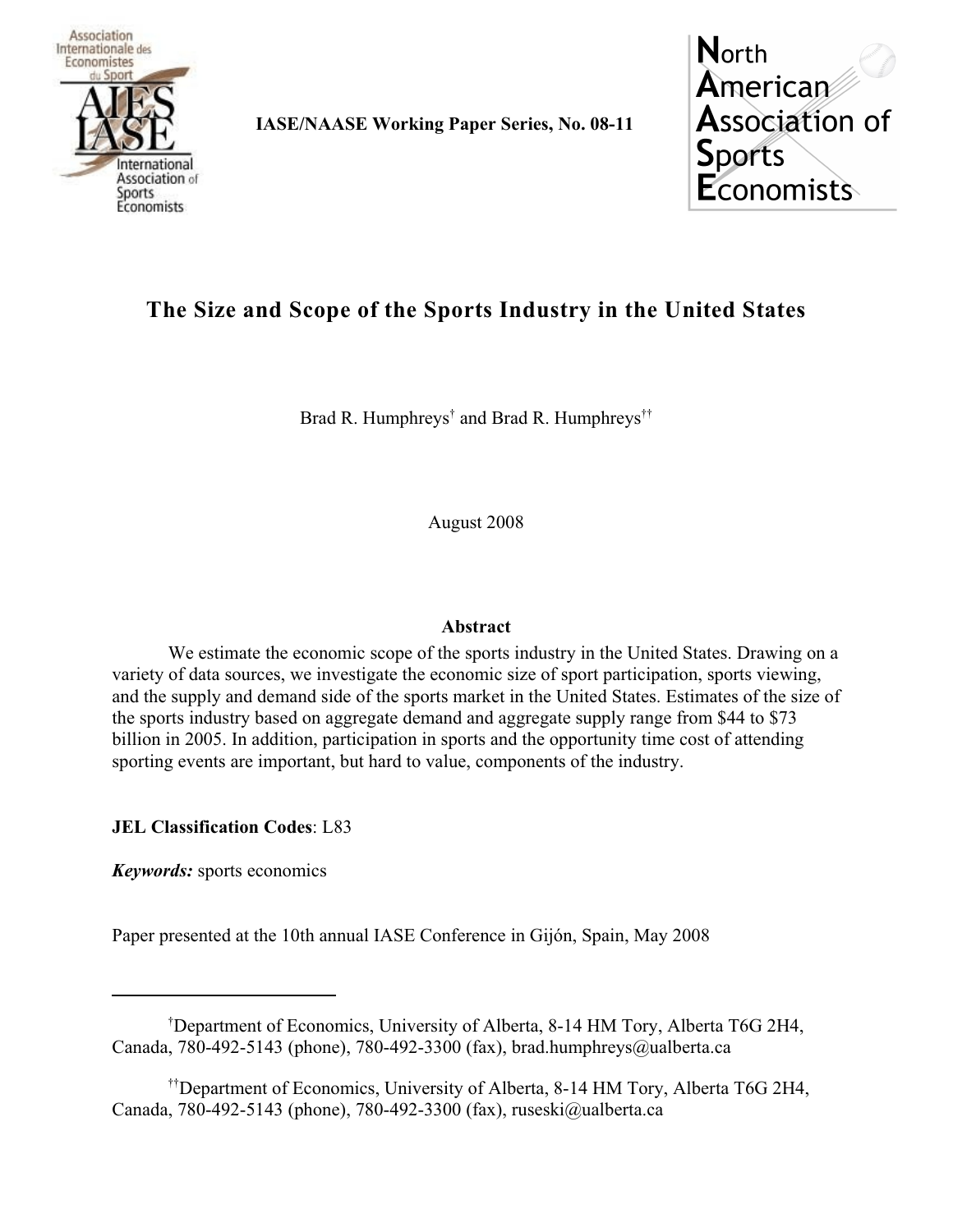# **Estimates of the Size of the Sports Industry in the United States**

July 2008

Brad R. Humphreys Jane E. Ruseski University of Alberta University of Alberta Department of Economics Department of Economics 8-14 HM Tory 8-14 HM Tory Edmonton, AB T6G 2H4 Edmonton, AB T6G 2H4 Canada Canada brad.humphreys@ualberta.ca ruseski@ualberta.ca

# Abstract

We estimate the economic scope of the sports industry in the United States. Drawing on a variety of data sources, we investigate the economic size of sport participation, sports viewing, and the supply and demand side of the sports market in the United States. Estimates of the size of the sports industry based on aggregate demand and aggregate supply range from \$44 to \$73 billion in 2005. In addition, participation in sports and the opportunity time cost of attending sporting events are important, but hard to value, components of the industry.

#### **Introduction**

Sport is a complex, multi-faceted activity encompassing modern spectacles like the Summer and Winter Olympic games and informal pick-up games on urban basketball courts; a recreational jogger, a runner in the Boston Marathon – a competition with thousands of participants -- and people watching the Boston Marathon on television all participate in sport in some way.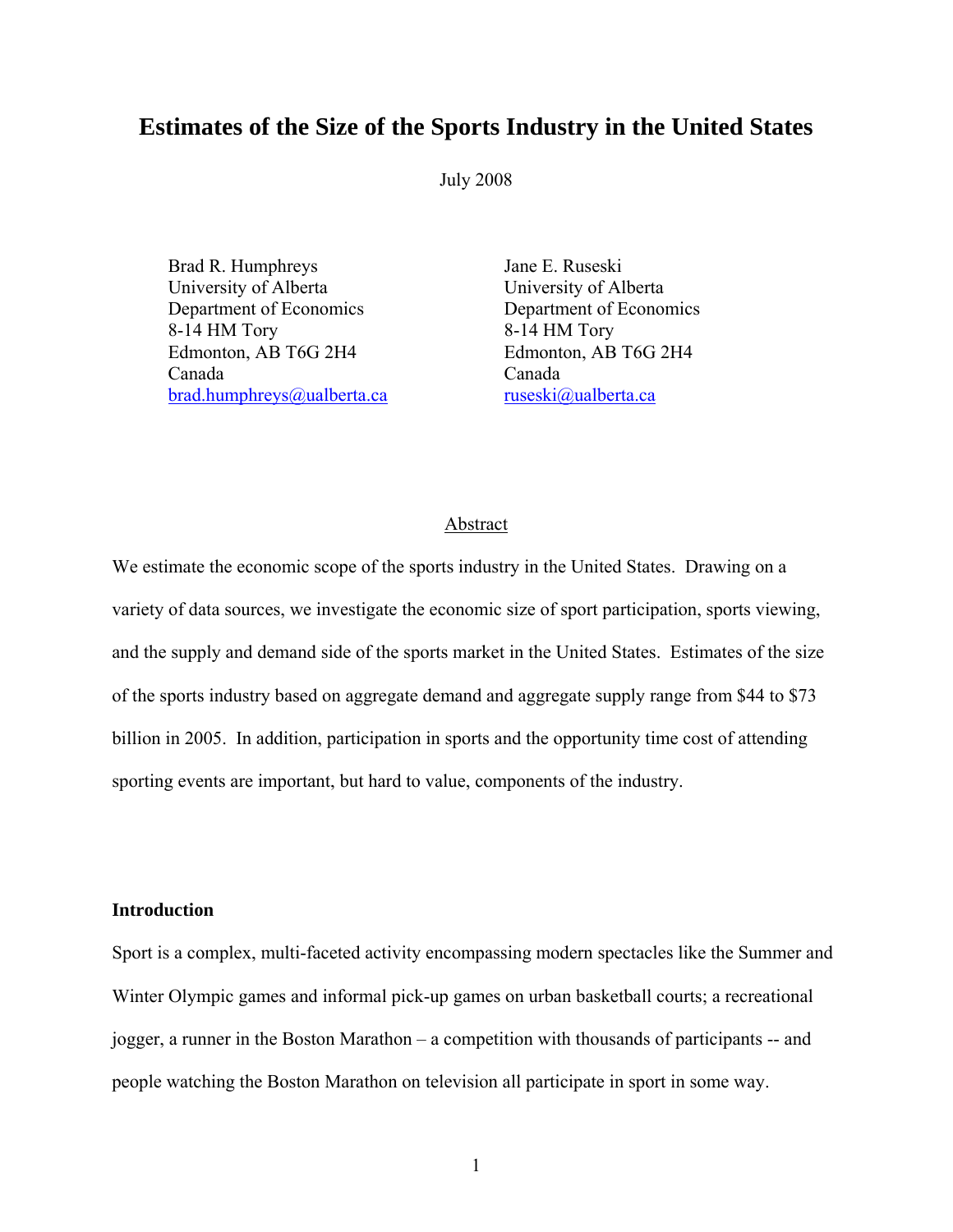Academic research on sport can be found in many disciplines, spanning the humanities, social sciences, laboratory sciences, law and business. In this paper, we investigate the size of the sports industry in the United States from an economic perspective. Relatively little attention has been paid in the past to estimating the economic scope of the sports industry, perhaps because of difficulties formulating an appropriate economic definition of sport. A sizable literature documenting the economic scope and economic impact of specific sports or sporting events, already exists, in part because of the ease of defining the limits of events like a golf tournament or season of professional baseball.

The first step in the process of estimating the economic scope of the sports industry is to define sport, a topic that lies outside the discipline of economics. A number of possible definitions have been proposed. Sociologist Jay Coakley (2003) characterized sport as activities involving gross motor skills, competition, and an organized set of rules. Economist Rodney Fort (2006) qualifies Coakley's competition criteria to include only competition based on objective scoring and further restricts sport to activities only using simple devices, like bats and balls, or no devices at all. These definitions, along with many others, like the criteria that some participants must receive a financial reward for success suffer from the limitation that, in the immensely diverse realm of human behavior, many sport-like activities exist. For example, hot dog eating and bass fishing would both appear to qualify as a sport under these definitions.

One key issue in defining sport involves identifying criteria that separate sport from games of skill like chess or poker and from recreational activities like dancing, hiking, fishing, and gardening. A secondary issue involves identifying criteria that appropriately define competition in a way to distinguish sport from exercise. For example, running has a competitive dimension but jogging does not. Note that weightlifting is an Olympic sport, bodybuilding is a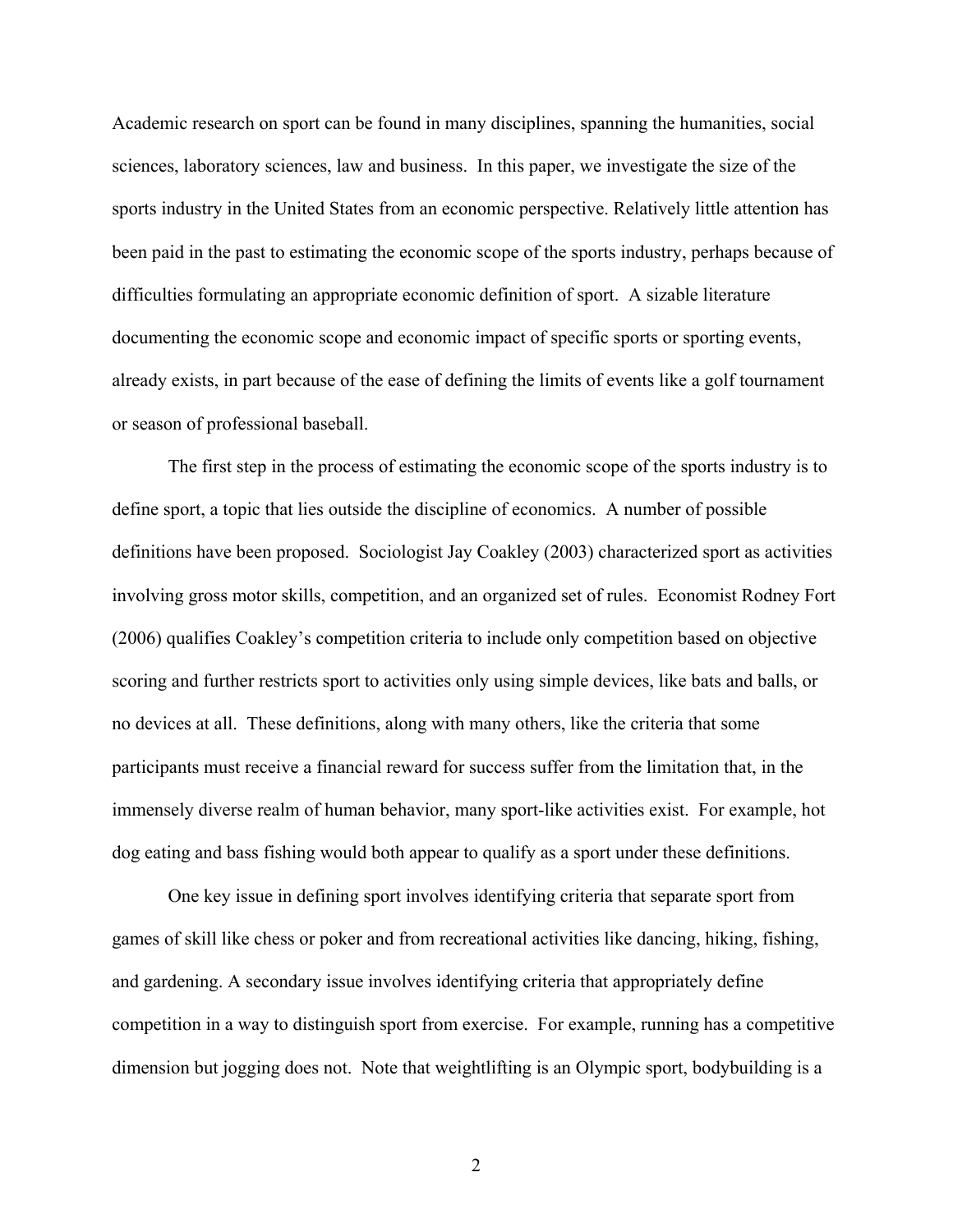professional sport, and competitions based on athletic performance on fitness equipment like stationary rowing machines, elliptical trainers and stationary bicycles exist, blurring the already murky distinction between exercise and sport.

Ultimately, defining sport in a way that makes the estimation of the economic scope of the sports industry a straightforward process lies beyond the scope of this paper. We propose a non-existence theorem: there does not exist a definition of sport that identifies a set of activities that all relevant parties will agree to be appropriate. Given this non-existence, we will proceed by making arbitrary, but defensible decisions about which activities constitute sport, exercise, recreation, and games of skill. Those better equipped to answer this difficult question are invited to extend this research, or show that the results in this paper are not robust to alternative definitions.

#### **An Economic Definition Sport**

The second step in estimating the economic scope of the sports industry is to define the industry in economic terms. Several frameworks for defining the sports industry have been proposed; much of this research emerged from Europe, where government policymakers took an interest in estimating the overall economic importance of sport several decades ago. Gratton (1998) discusses a general method for estimating the economic scope of the sports industry, and points out that economic interest in sport extends well beyond the boundaries of professional sports. Gratton's (1998) approach uses existing national income and product accounting methods, essentially combing through existing national accounts data to identify sport-related sub-industries and aggregating across them. In related research, Davies (2002a, 2002b) adopts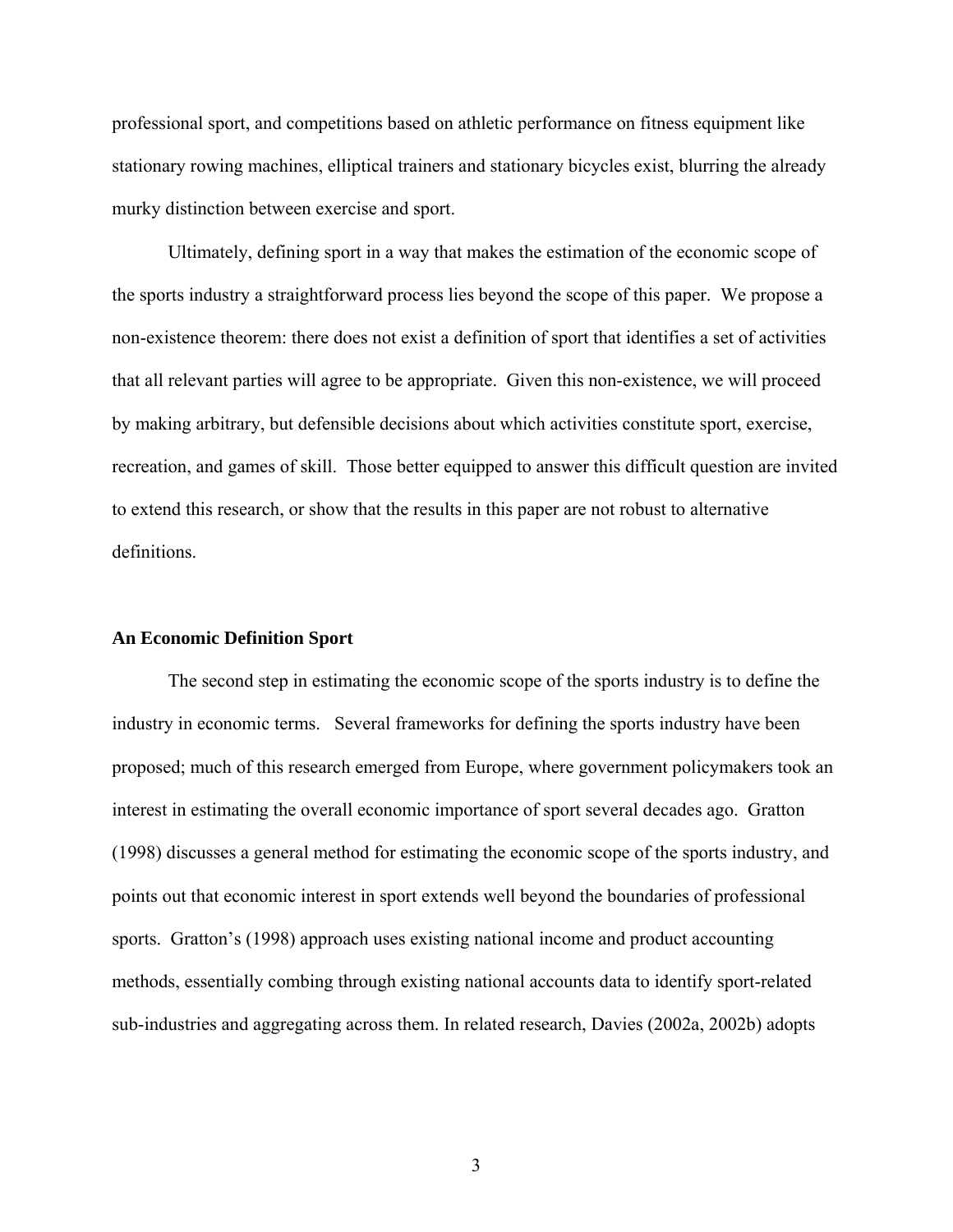one national accounts approach, value added, to estimate the contribution of sport to the local economy in Sheffield, England.

While a national income and product accounting approach has some appeal, because of the well-developed methodology and the existence of rich set of frequently updated accounts for many developed economies, it also has some weaknesses. First, on the national product side the analyst is at the mercy of the existing production classification system. The North American Industrial Classification System (NAICS), and its predecessor the Standard Industrial Classification (SIC) System, do not identify the sports industry. We discuss the details of this problem below. The problem is that the sports industry makes up only a fraction of the activity in any existing industry classification, leading to an over estimate of the size of the sports industry from national product accounts. Second, on the national income side, the published spending data are not detailed enough to identify the size of consumer spending on sports, no mater how broadly defined. Third, in the US all levels of government are involved in the provision of sports facilities and other important activities on the supply side of the sports market, and national income and product accounts do not contain detailed estimates of government spending on many specific items. Fourth, much of the activity in the sports market involves non-traded goods and labor inputs not valued at market prices. For example, the labor inputs provided by intercollegiate athletes are not valued at market prices (Brown, 1993). Fifth, sports markets feature both significant consumer surplus and non-market consumption benefits that are not reflected in national income and product accounts (Alexander, Kern and Neil, 2000). Sixth, attending sporting events, following them through various media, and participating in sport takes a considerable amount of time and generates opportunity costs that are not valued in national income and product accounts.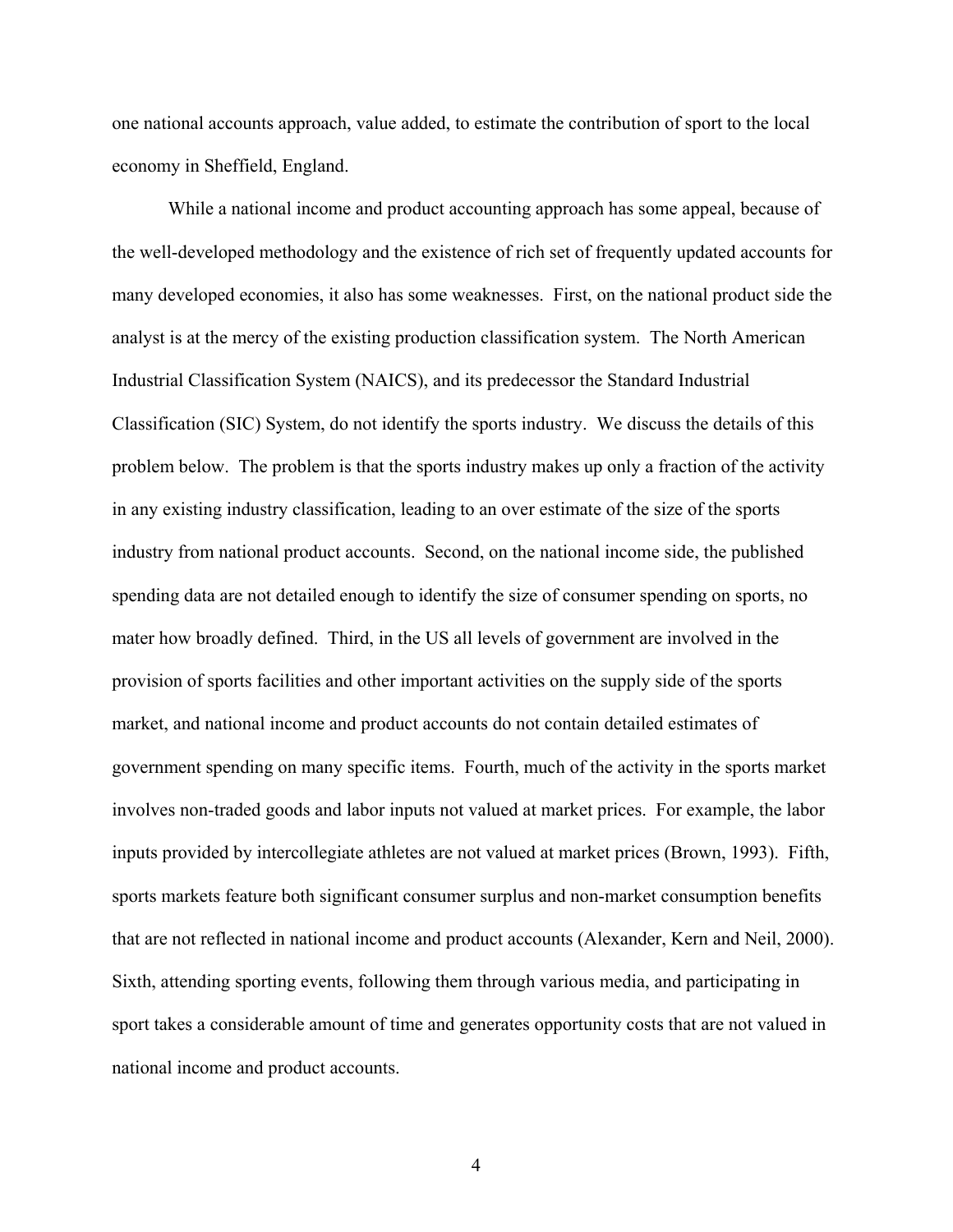Given these problems with a pure national income and product accounting based exercise, we adopt a more holistic approach. We use data from a wide number of sources and use these data to develop estimates of the economic value of sports from a number of different perspectives. For the purposes of this paper, we define the sports industry as having three primary components:

- 1. Activities involving participation in sport
- 2. Activities involving attendance at spectator sporting events
- 3. Activities involving following spectator sporting events through some media.

While a number of other sport-related activities are not included in this list, all three items can be thought of as part of sport. All three are also easily defined and observed, which will prove useful when estimating the economic scale of these activities. We further assume that any individual household or firm engaged in an activity that falls into one of these three areas is participating in the sports market. We define the sports industry as all producers of the goods and services that fall under these three areas.

We recognize that each component contains elements that could be defined as recreation, exercise, or games of skill. For example, including participation in sport means that some activities that could be defined as exercise, like aerobics or walking, will be included in our definition. Including spectator sports means that auto racing, figure skating, and other such activities will be included in our definition. The most difficult choice we face is the inclusion or exclusion of activities like hunting, fishing, kayaking, horseback riding, sailing, and hiking. These are popular activities that attract many participants, and require both considerable time and expensive equipment. Many specific activities in this group are recognized Olympic sports or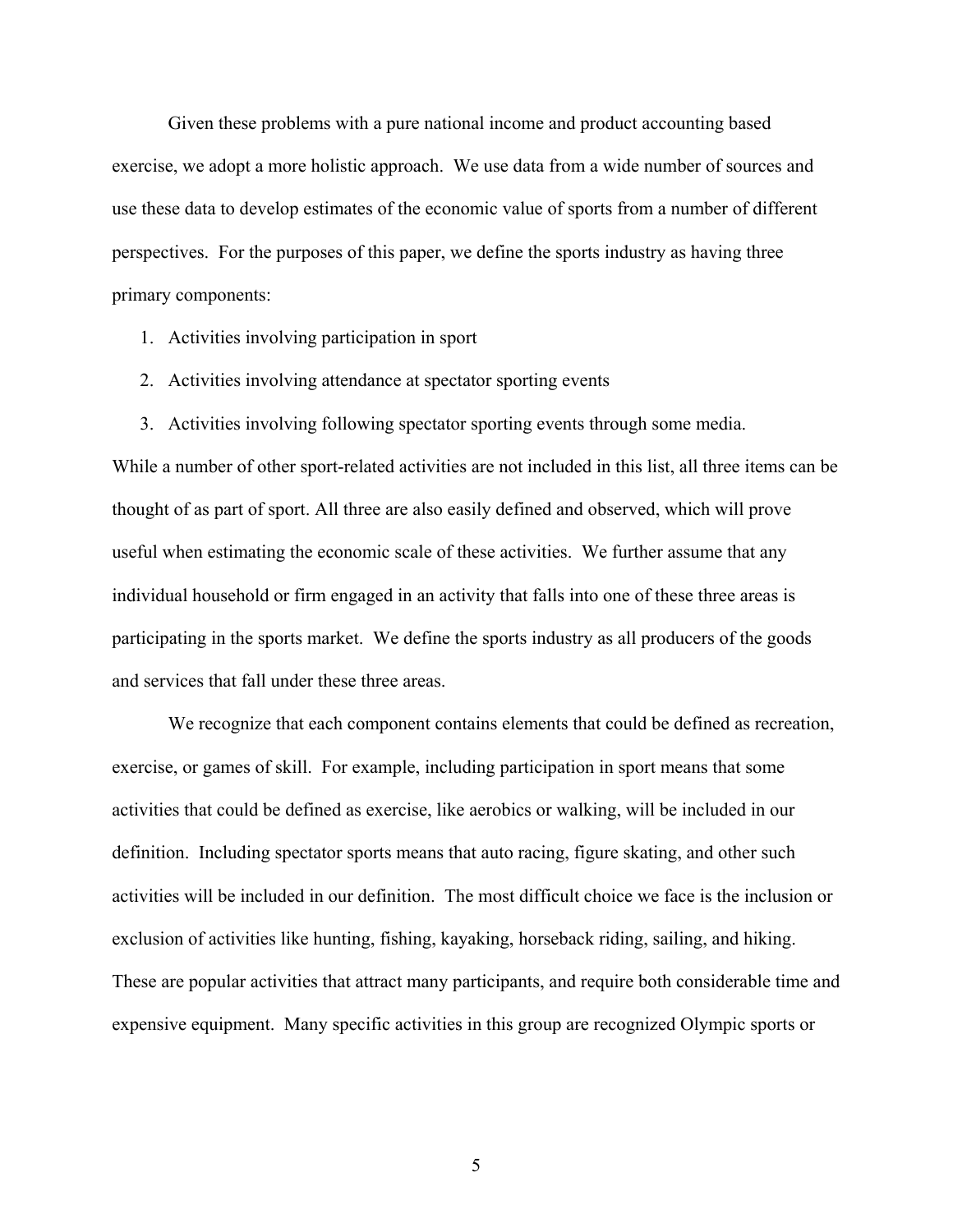have expert professional participants. However, we choose to exclude these activities from our definition of the sports market because we believe that they fall under recreation and not sport.

Given these definitions, this paper examines the scope of the sports industry by documenting the extent of individual participation in these activities and estimating of the value of the economic activities in the United States that into one of these three groups. Note that we focus on the United States in this paper because we are familiar with the economy of the United States, and the large number of data sources available to document the economic activities that take place in the United States. The focus of this paper on the sports industry in the United States is simply a matter of convenience.

#### **Individuals' Participation in the Sports Market**

Individuals can participate in the sport market in three ways: by participating some sport, by attending a sporting event, or by watching or listening to a sporting event on television, radio, or the internet. Each generates direct and indirect economic activity. All three take time, and economic theory tells us that time use has an opportunity cost. In this case, the opportunity cost of individual participation in sport is the value of the next best opportunity for an individual. For consumers of sport, this opportunity cost can be valued in terms of forgone wages or earnings. Furthermore, participating in sport requires equipment, fees, and potentially travel, all of which generate economic activity. Attending a sporting event involves purchasing tickets, travel and perhaps other purchases like food and souvenirs. Watching or listening to sporting events requires equipment, in the form of televisions, radios or computers, as well as subscriptions to broadcast services. Since all of these economic activities increase with the number of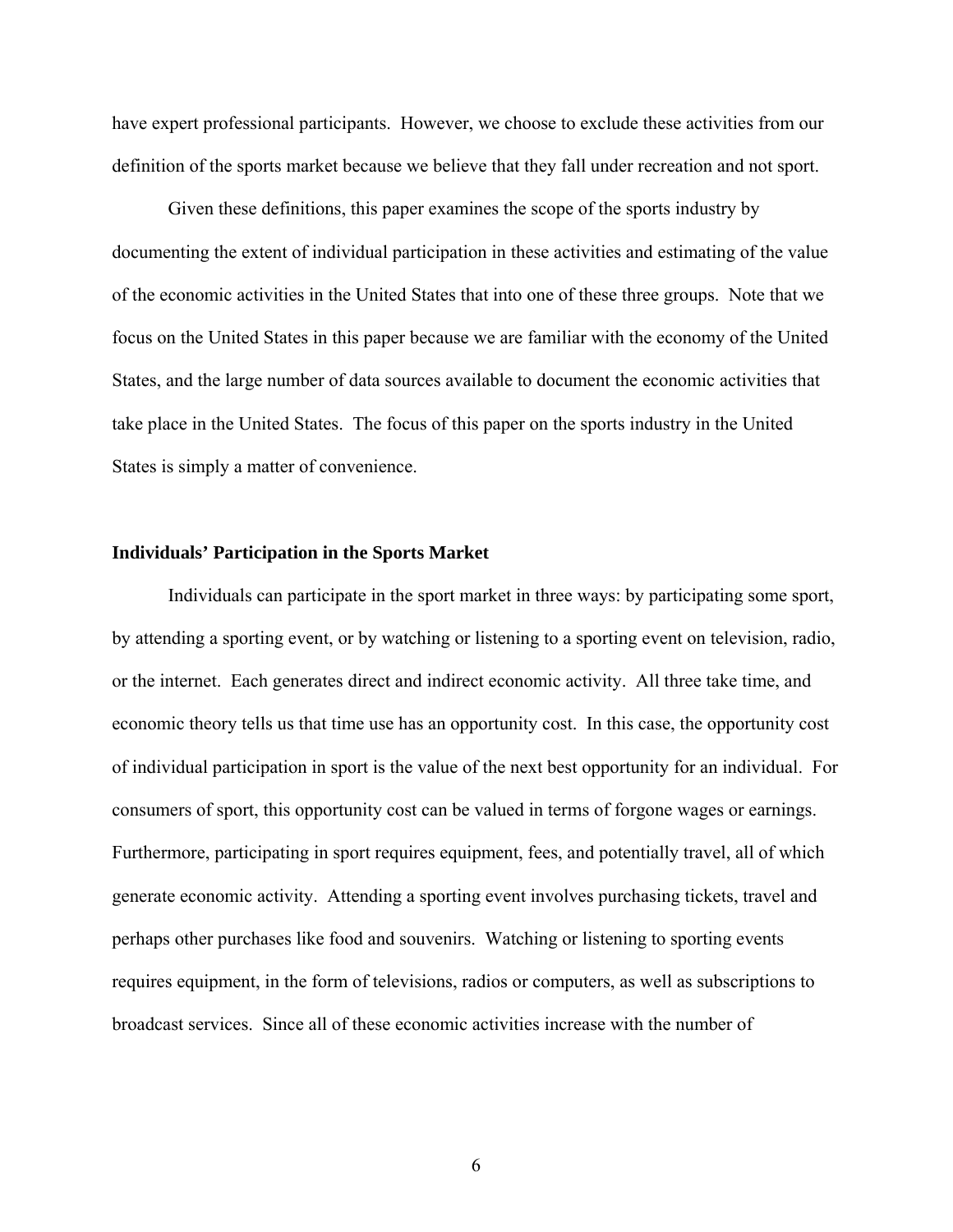participants, documenting the number of participants is an important indicator of the scope of the sports market.

 More importantly, individuals' participation in the sports market generates significant economic benefits beyond direct and indirect economic activity. Individuals derive satisfaction, or utility, from participation in the sports market, which has economic value. In the jargon of economics, individuals' participation in the sports market produces consumption benefits. These consumption benefits are not bought and sold like tickets, but they are important when assessing the overall scope of the sports market. Although placing a dollar value on sport related consumption benefits is beyond the scope of this paper, it is safe to say that the value of these consumption benefits rises with the number of participants in the sports market.

## *Sport Participation*

There are a number of sources of data on the number of individuals who participate in sport in the United States. The National Sporting Goods Association (NSGA) periodically produces estimates of the number of participants in sport in the United States. The NSGA participation estimates are based on a national mail survey sent out to about 300,000 households. Table 1 shows NSGA's estimates of the reported number of participants for a selected group of sports in the United States for the most recent year available, 2005.

Based on the information on Table 1, walking is by far the most popular sport, in terms of total participation. This is to be expected, because walking is not a costly activity. Participating in walking requires relatively little equipment, few fees, and does not have to involve much travel, since many people can walk simply by stepping outside their home or workplace. Because of the low participation costs, walking also generates relatively little economic activity.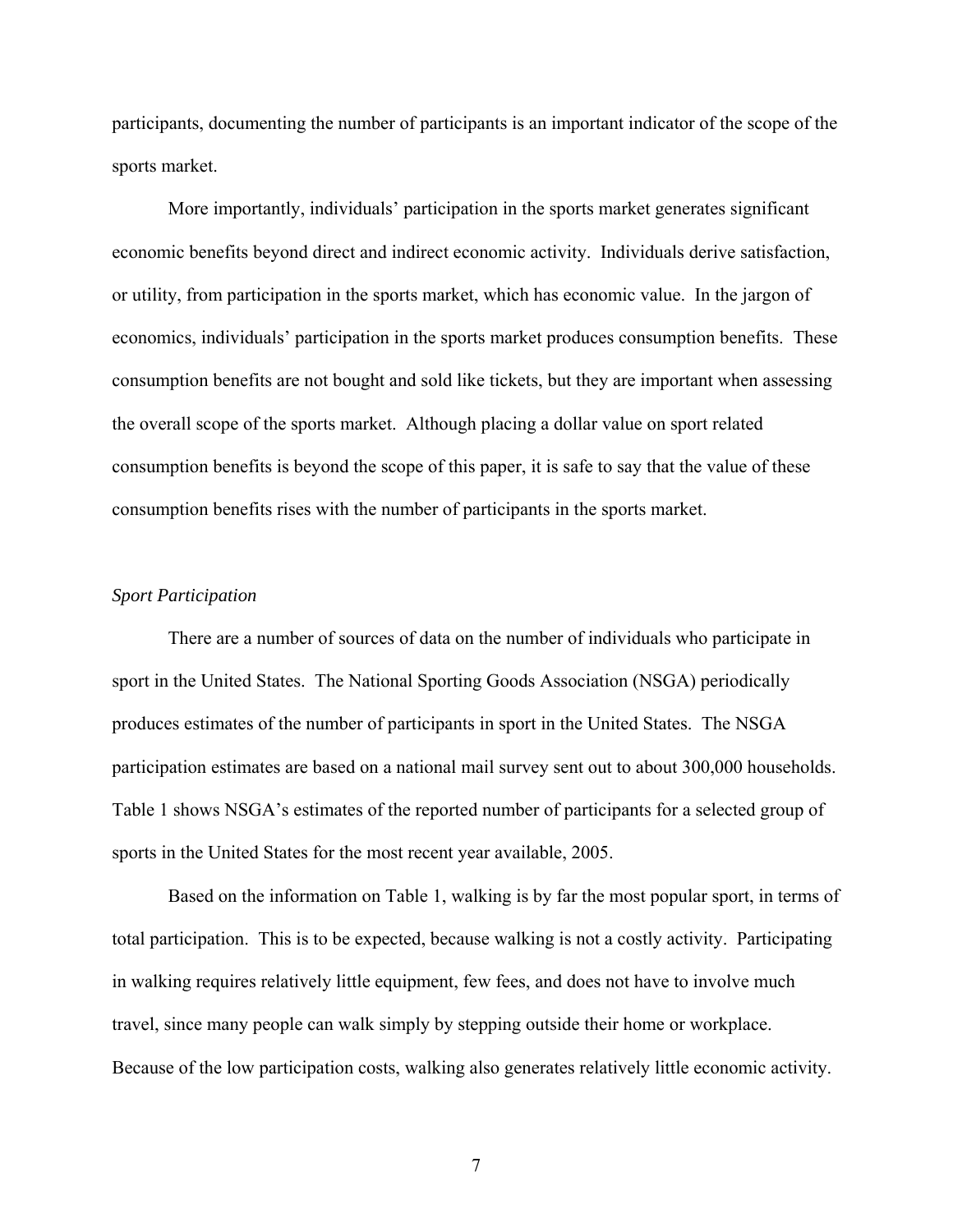The other sports on Table 1 generate more economic activity per participant than walking

because they require more equipment, membership fees, and travel costs to participate in.

| <b>Sport or Activity</b>      | <b>Number of Participants</b> |
|-------------------------------|-------------------------------|
| Walking                       | 87,500,000                    |
| Swimming                      | 56,500,000                    |
| <b>Bowling</b>                | 44,800,000                    |
| <b>Health Club Membership</b> | 37,000,000                    |
| <b>Bicycling</b>              | 35,600,000                    |
| Weightlifting                 | 32,900,000                    |
| Running/Jogging               | 29,200,000                    |
| <b>Basketball</b>             | 26,700,000                    |
| Golf                          | 24,400,000                    |
| Baseball                      | 14,600,000                    |
| Soccer                        | 14,000,000                    |
| Softball                      | 12,400,000                    |
| Volleyball                    | 11,100,000                    |
| Inline Skating                | 10,500,000                    |
| Tennis                        | 10,400,000                    |
| Mountain Biking               | 9,200,000                     |
| Downhill Skiing               | 6,400,000                     |
| Martial Arts (2004)           | 5,400,000                     |
| Snowboarding                  | 5,200,000                     |
| Ice/Figure Skating (2003)     | 5,100,000                     |
| <b>Cross Country Skiing</b>   | 2,600,000                     |
| Ice Hockey                    | 2,600,000                     |

**Table 1: Estimated Participants in Sport, 2005** 

A simple total of the number of participants reported on Table 1 points out an important limitation of these estimates as an indicator of economic activity. Table 1 suggests that over 484 million individuals participated in sport in 2005. Since the US population was about 297 million, the methodology that generated these estimates involves counting of some individuals multiple times. The survey question asks the respondents to list each sport participated in more than once in the past year, and to list all the sports that every member of the household over the age of seven participated in more than once during the past year.

Clearly, any given individual can easily participate in both bowling and golf, so in one sense this accounting method is appropriate for assessing the scope of the sports industry. The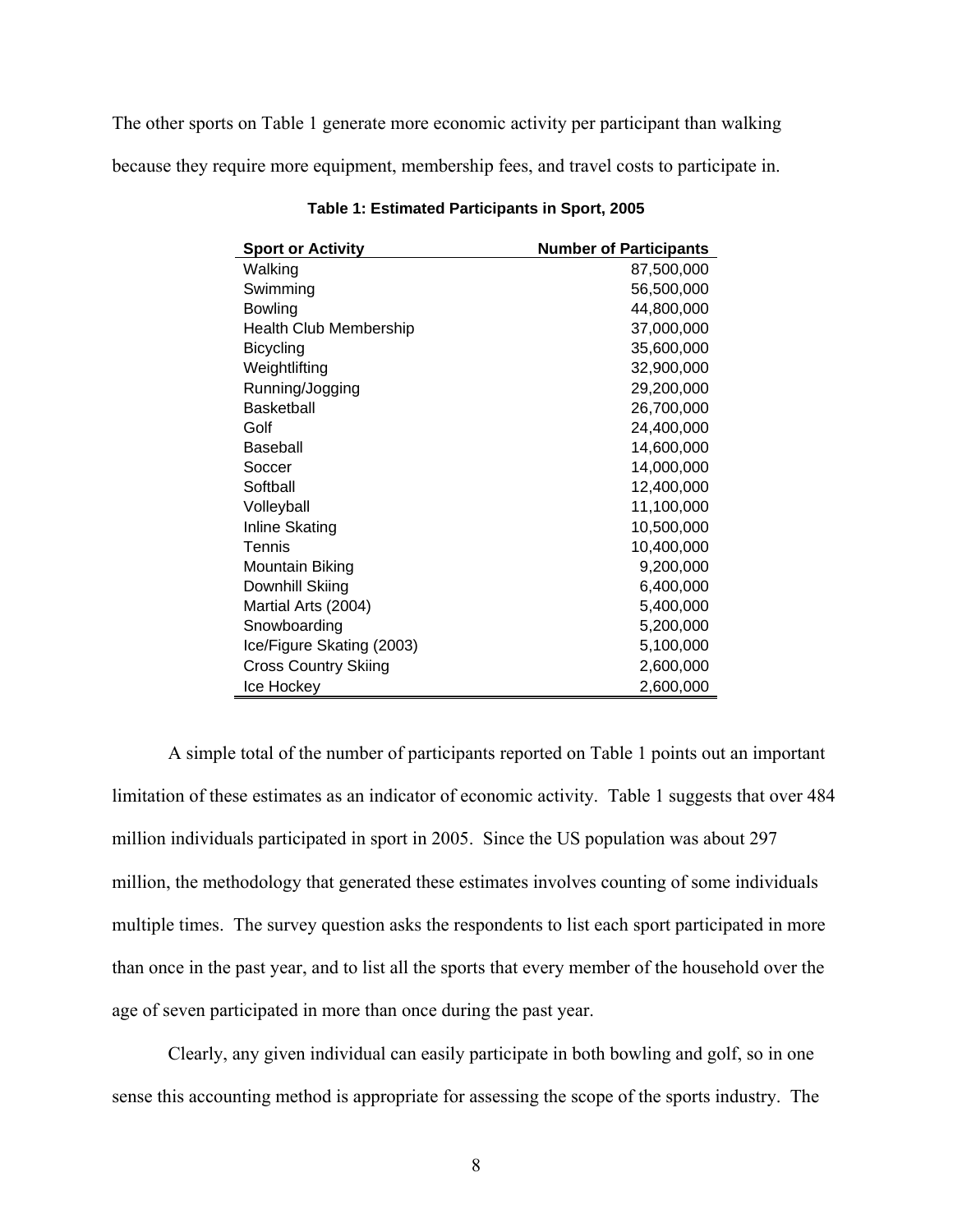economic activity associated with participation in any sport also depends on the intensity of participation. For example, the participation count for golf on Table 1 may include a person who borrows a set of clubs and plays a single round and a person with a country club membership who plays three rounds of golf a week and takes a vacation to play golf every year. The total economic scope, in terms of the direct economic activity, opportunity cost, and consumption benefits, generated by these two golfers differs significantly. To the extent that heterogeneity in the intensity of participation in sport exists, the participation figures on Table 1 do not provide much information about the economic scope of sport participation in the U. S.

A measure of participation in the sports market that accounts for intensity of use will be useful for addressing this problem. We use the Behavioral Risk Factor Surveillance System (BRFSS) for evidence on sport participation that accounts for intensity of use. The main element of the BRFSS is the Behavioral Risk Factor Surveillance (BRFS) survey, a nationally representative survey of the adult population of the United States conducted by the Centers for Disease Control and Prevention (CDC). The BRFS collects uniform state specific data on health prevention activities, including physical activity. The BRFS employs a telephone survey, meaning that individuals must live in a household with a telephone to be eligible for the survey.

The 2000 BRFS contained detailed questions about participation in sport. This includes questions that ask respondents to list the sport that they spent the most time participating in, given that they reported participating in any sport. The specific BRFS question was: *What type of physical activity or exercise did you spend the most time doing during the past month*? Individuals who answered this question are not just casual, once or twice a year, participants in sport. So the sport participants identified by this survey question probably generate significant economic activity while participating.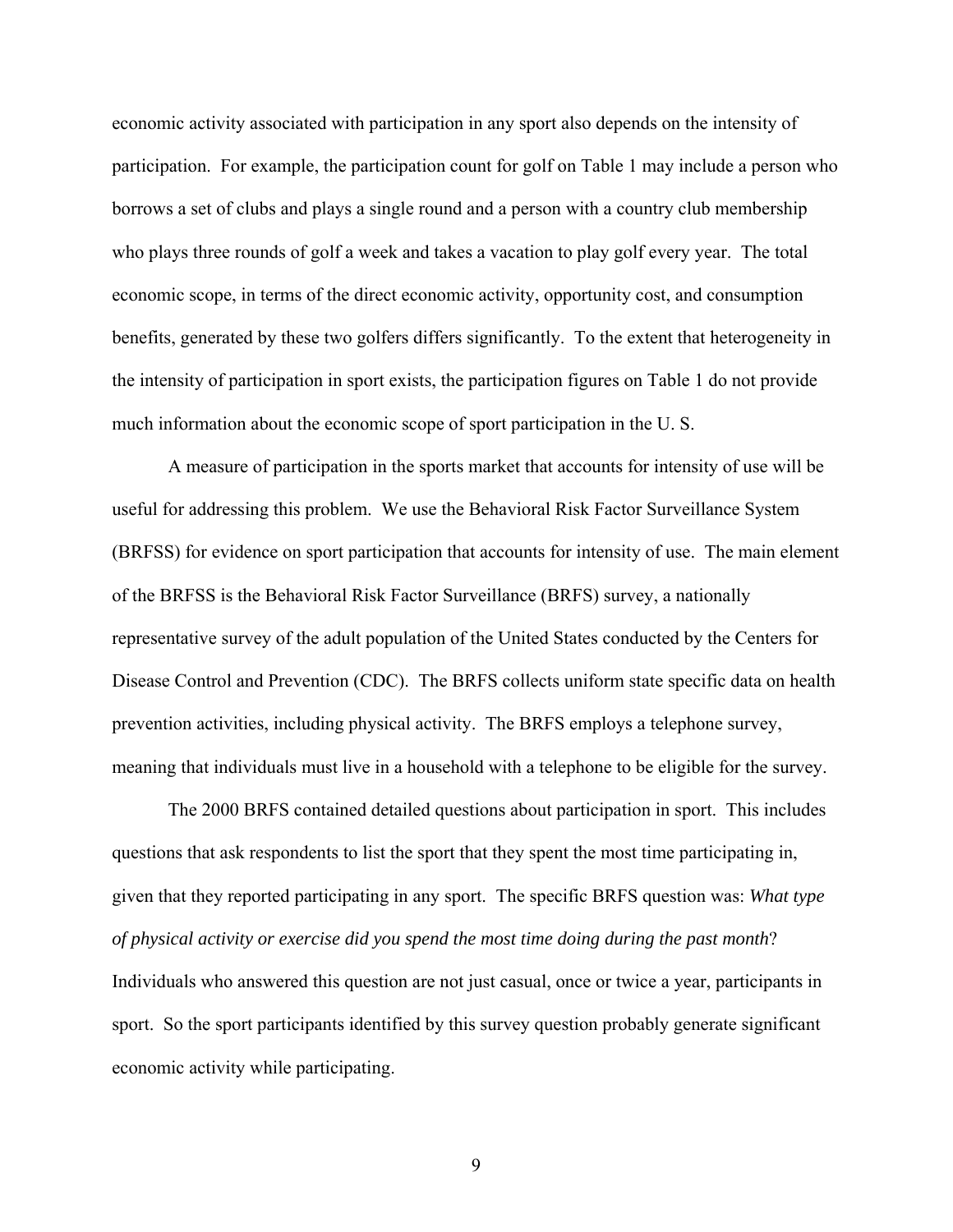Since the BRFS is a nationally representative sample, the results of this survey can generate estimates of the total number of participants in various sports. Table 2 shows the estimated number of participants for a group of sports from the 2000 BRFS. Many other types of physical activities, including gardening and housework, were reported as physical activities in the 2000 BRFS, but we consider this to be the relevant group of sports for this analysis.

|                                        | <b>Estimated Number of Participants</b>   |             |             |  |
|----------------------------------------|-------------------------------------------|-------------|-------------|--|
| Sport                                  | Lower bound<br>Mean<br><b>Upper Bound</b> |             |             |  |
| Walking                                | 68,600,000                                | 69,301,784  | 70,000,000  |  |
| Running/Jogging                        | 12,500,000                                | 12,901,119  | 13,300,000  |  |
| Weightlifting                          | 7,118,775                                 | 7,396,304   | 7,673,832   |  |
| Golf                                   | 4,787,312                                 | 4,982,688   | 5,178,063   |  |
| <b>Bicycling</b>                       | 4,588,754                                 | 4,791,467   | 4,994,179   |  |
| Aerobics                               | 4,189,563                                 | 4,355,448   | 4,521,333   |  |
| <b>Basketball</b>                      | 3,276,901                                 | 3,461,372   | 3,645,844   |  |
| <b>Health Club Workout</b>             | 2,375,871                                 | 2,510,246   | 2,644,621   |  |
| Swimming                               | 2,216,229                                 | 2,356,134   | 2,496,039   |  |
| Calistenics                            | 2,054,979                                 | 2,208,816   | 2,362,652   |  |
| <b>Bike or Rowing Machine Exercise</b> | 1,493,113                                 | 1,622,729   | 1,752,346   |  |
| Tennis                                 | 1,072,147                                 | 1,171,802   | 1,271,457   |  |
| Soccer                                 | 878,774                                   | 1,010,848   | 1,142,922   |  |
| <b>Martial Arts</b>                    | 570,918                                   | 649,406     | 727,895     |  |
| Skating (Ice and Roller)               | 544,010                                   | 633,485     | 722,960     |  |
| <b>Bowling</b>                         | 543,637                                   | 611,725     | 679,813     |  |
| Volleyball                             | 456,615                                   | 531,830     | 607,045     |  |
| Snowskiing                             | 315,119                                   | 373,660     | 432,201     |  |
| Raquetball                             | 298,842                                   | 359,900     | 420,958     |  |
| <b>Boxing</b>                          | 167,959                                   | 208,423     | 248,887     |  |
| <b>Touch Football</b>                  | 133,717                                   | 179,878     | 226,039     |  |
| Waterskiing                            | 120,486                                   | 158,624     | 196,761     |  |
| Squash                                 | 57,243                                    | 101,219     | 145,194     |  |
| Surfing                                | 57,243                                    | 101,219     | 145,194     |  |
| Badmiton                               | 29,427                                    | 50,090      | 70,752      |  |
| <b>Table Tennis</b>                    | 20,818                                    | 38,056      | 55,295      |  |
| Handball                               | 8,264                                     | 18,249      | 28,234      |  |
| Softball                               | 4,339                                     | 8,203       | 12,067      |  |
| Total                                  | 118,481,056                               | 122,094,722 | 125,702,581 |  |

# **Table 2: Estimated Sport Participants, 2000 Based on BRFS Survey**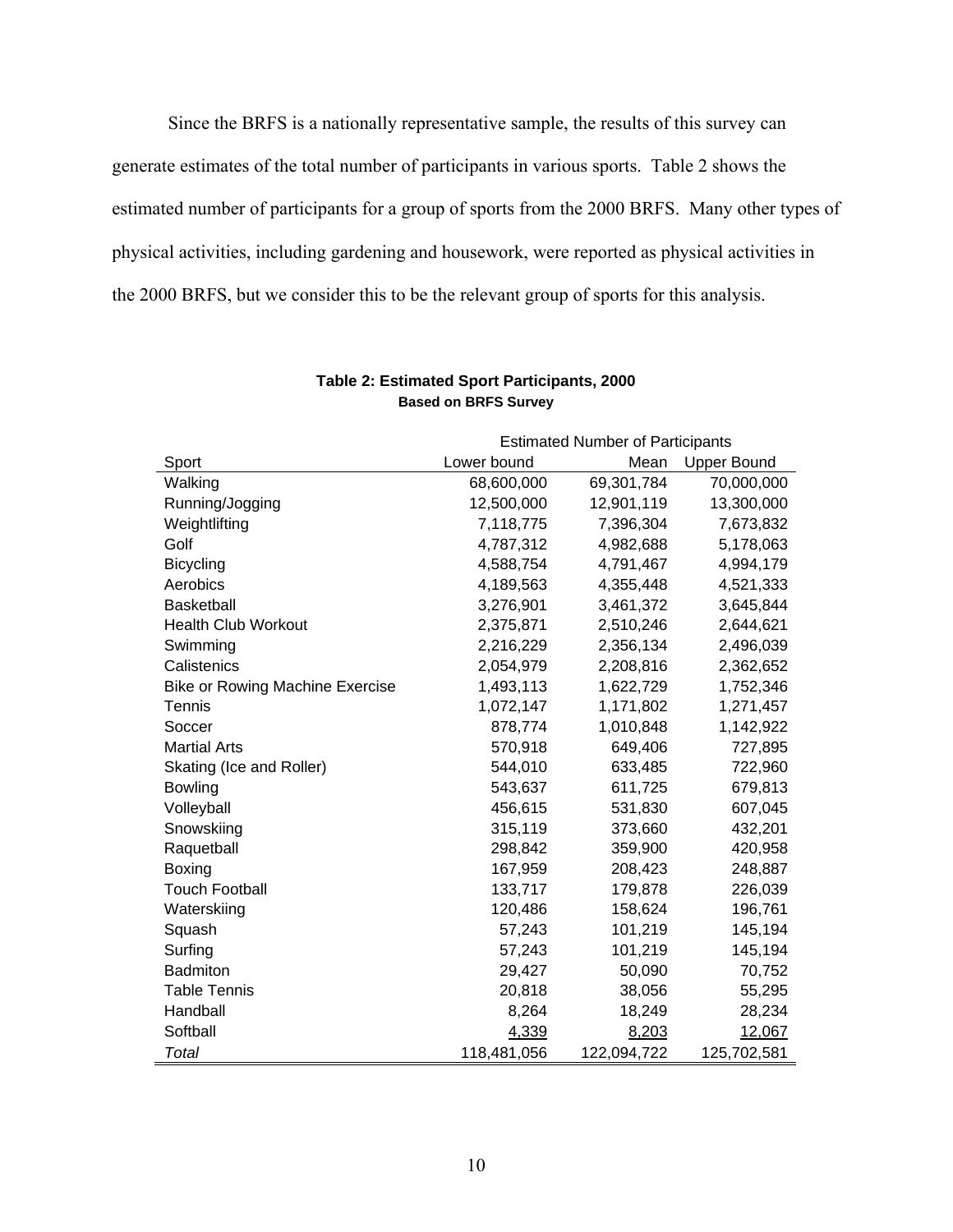Again, we interpret the participation totals on Table 2 as reflecting frequent participants in these sports and the totals on Table 1 as reflecting both frequent and infrequent participants. The participation totals on Table 1 and 2 show some consistencies. Walking has the most participants on both tables. About 70 million people, just under 25% of the population, reported walking frequently for exercise the BRFS in 2000. About 87.5 million people, just under 30% of the population, reported walking for exercise either frequently or infrequently in 2005. The biggest difference between these two tables is the smaller number of frequent participants in all the sports except walking. For example, while only 2.3 million people reported swimming frequently for exercise, 56.5 million people reported swimming in the NSGA survey on Table 1 that includes infrequent participants. This pattern can be seen in the participation counts for all the other sports.

In summary, the analysis of these participation data suggest that in any year over 50% of the US population participate in some sport regularly, and a far larger number of people participate in some sport occasionally. By either measure, individual participation in sport in the US is significant, and this participation generates a considerable amount of economic activity.

#### *Attendance at Spectator Sporting Events*

The National Sporting Goods Association (NSGA) also compiles total spectator attendance for a number of professional and amateur sports. Table 3 contains total attendance for selected sports leagues in 2005. Professional baseball clearly draws the most spectators of any sport in the United States. Over 74 million people attended a Major League baseball game in 2005, and an additional 15.6 million attended a minor league baseball game. In part, this is because there are many professional baseball teams at the major and minor league level, and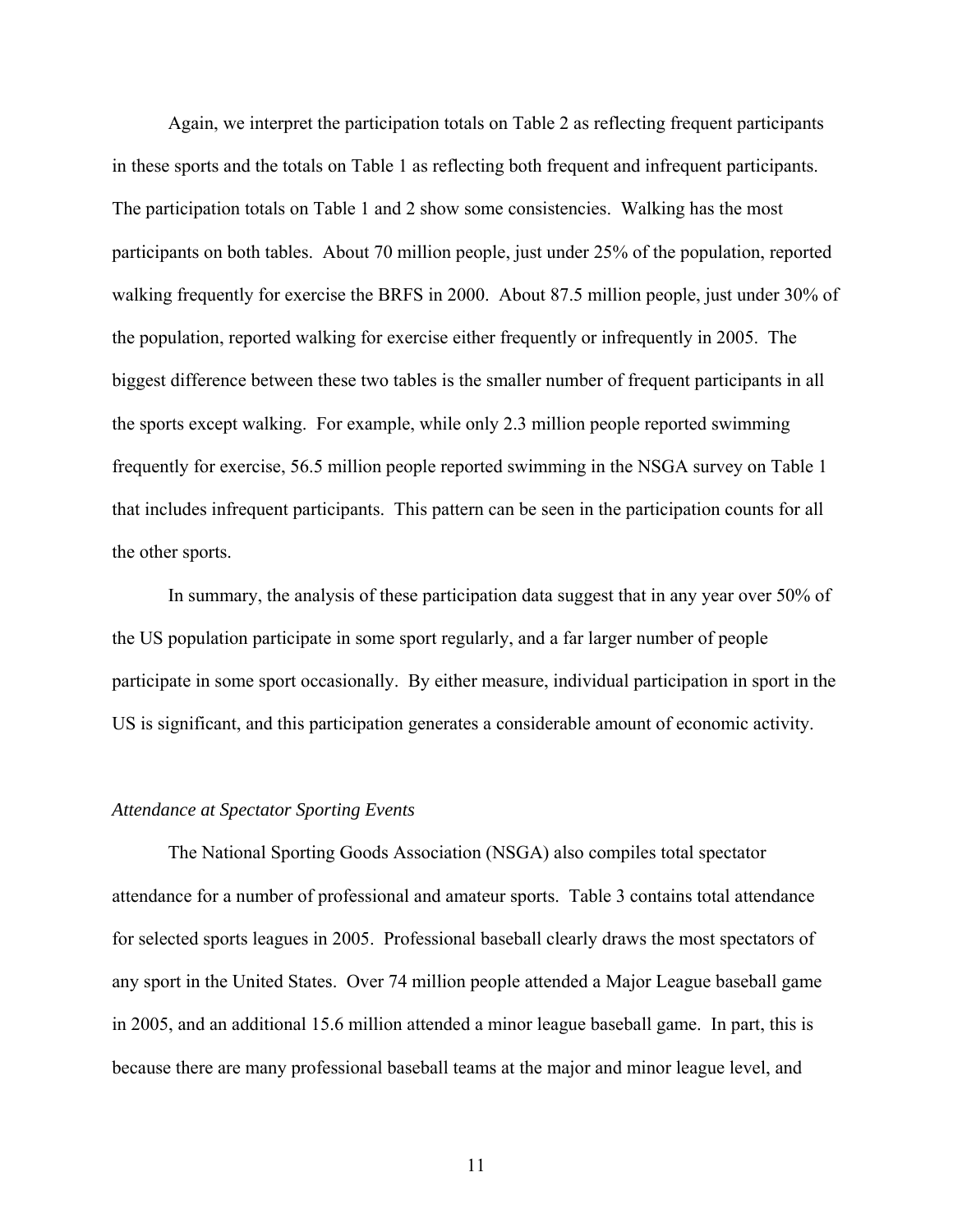these teams play relatively long seasons. This provides consumers with many opportunities to attend baseball games.

| Sport                                   | <b>Total Attendance</b> |
|-----------------------------------------|-------------------------|
| Major League Baseball                   | 74,385,100              |
| <b>NCAA Football</b>                    | 43,486,574              |
| <b>NCAA Men's Basketball</b>            | 30,568,645              |
| National Basketball Association         | 21,369,078              |
| National Hockey League (2004)           | 19,854,841              |
| National Football League                | 17,011,986              |
| Minor League Baseball                   | 15,636,000              |
| <b>NASCAR Winston Cup Series</b>        | 6,300,000               |
| Minor League Hockey                     | 6,179,000               |
| Horse Racing                            | 5,979,000               |
| <b>Professional Rodeo</b>               | 5,429,000               |
| <b>NASCAR Busch Series</b>              | 3,911,000               |
| Professional Golfers Association        | 3,200,000               |
| Arena Football League                   | 2,939,000               |
| Major League Soccer                     | 2,900,715               |
| Minor League Basketball                 | 2,625,000               |
| <b>Professional Tennis</b>              | 1,970,000               |
| <b>Professional Boxing</b>              | 1,931,000               |
| IndyCar Racing                          | 1,914,000               |
| National Hot Rod Association            | 1,835,000               |
| <b>NASCAR Truck Series</b>              | 1,708,000               |
| Champ Car racing                        | 1,490,000               |
| Professional Bowling Association        | 1,310,000               |
| Women's National Basketball Association | 1,087,000               |
| Professional Lacrosse (MLL, NLL)        | 1,019,000               |
| Major Indoor Soccer League              | 992,000                 |

**Table 3: Estimated Total Attendance at Sports Events, 2005** 

The next two largest sports on Table 3, in terms of total attendance, are college football and college basketball. These totals reflect college attendance at all levels. Again, there are hundreds of colleges and universities with football and men's basketball teams, so this large total attendance is to be expected, given the ample opportunities to attend these sporting events. Some readers might be surprised to see that the National Football League (NFL) total attendance is smaller than the other major professional sports leagues – including hockey – and smaller than NCAA football and basketball. However, the NFL plays a relatively short 16 game regular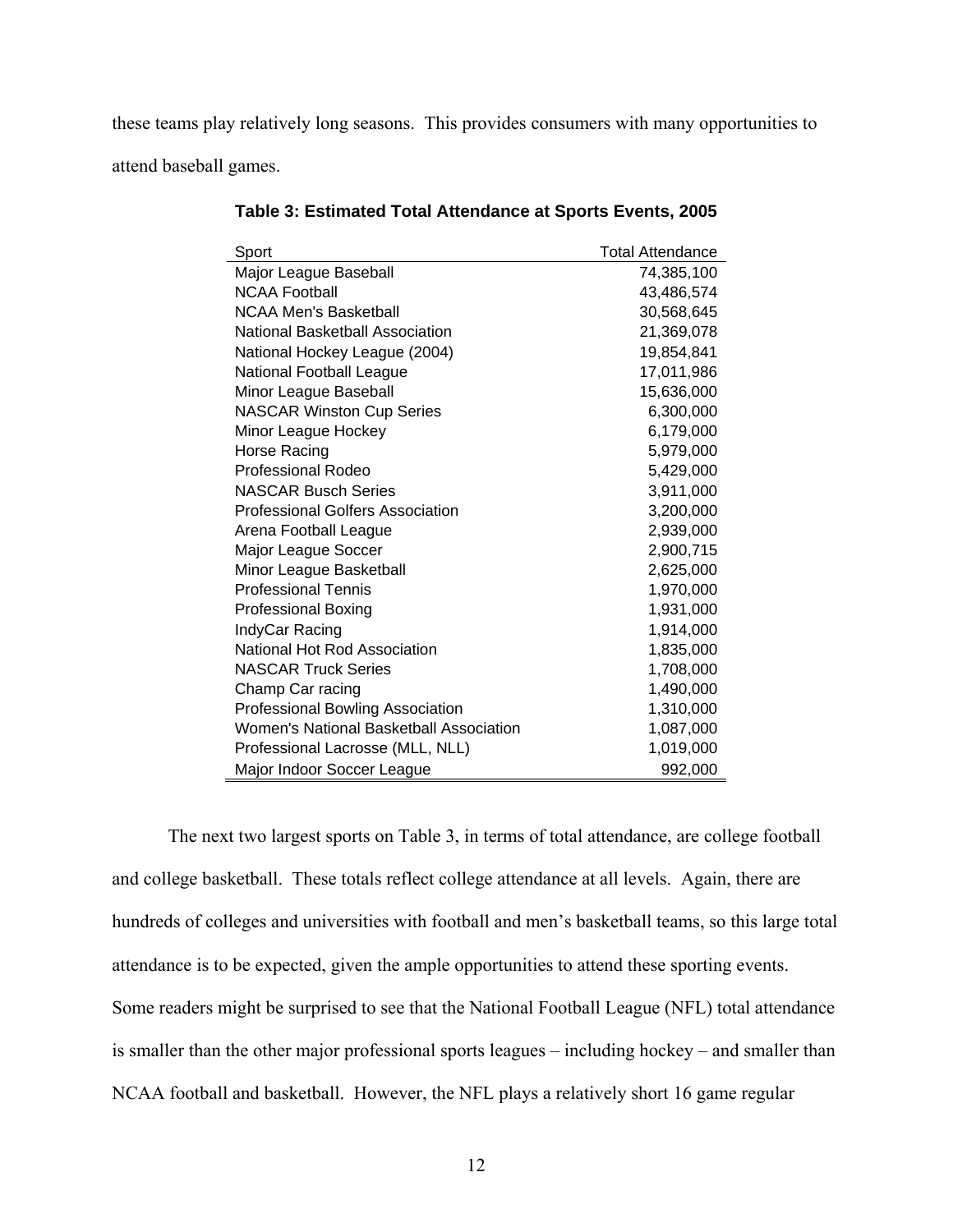season schedule and, as we will soon see, focuses on television viewing as its primary means of public exposure. NASCAR attendance is broken out into Winston Cup, Busch Series, and Truck Series on Table 3. Total NASCAR attendance was just under 12 million in 2005, and when the other car racing sports are added to this, total attendance at all professional racing in 2005 was over 17 million, exceeding total attendance in the NFL. But total professional and NCAA football attendance, including arena football, at over 63 million in 2005, dwarfs total professional racing attendance.

Total attendance at the sports events listed on Table 3 was just over 277 million in 2005. This total includes many individuals who bought tickets to multiple games, including season ticket holders who go to many games in one sport every year and people who attend many different sporting events every year. Still, 277 million tickets sold in 2005 is a large number compared to the total US population of 296.6 million. This represents a significant amount of economic activity, both in terms of spending on tickets, spending on other related goods and services like travel, and the opportunity cost of the time spent attending sporting events.

Given these attendance estimates, the opportunity cost of the time represented by attendance at spectator sporting events is large. Estimating this opportunity cost requires an estimate of the amount of time spent by individuals attending spectator sporting events. One source of detailed information about how much time consumers spend attending spectator sporting events is the American Time Use Survey (ATUS). The ATUS is a comprehensive survey of time use based on individuals who also participated in the Current Population Survey (CPS). The ATUS contacts a sample from outgoing rotations of the CPS and, in a single computer assisted telephone survey, asks one household member to describe every activity undertaken in a single day, called the reference day, sequentially. Each minute of the reference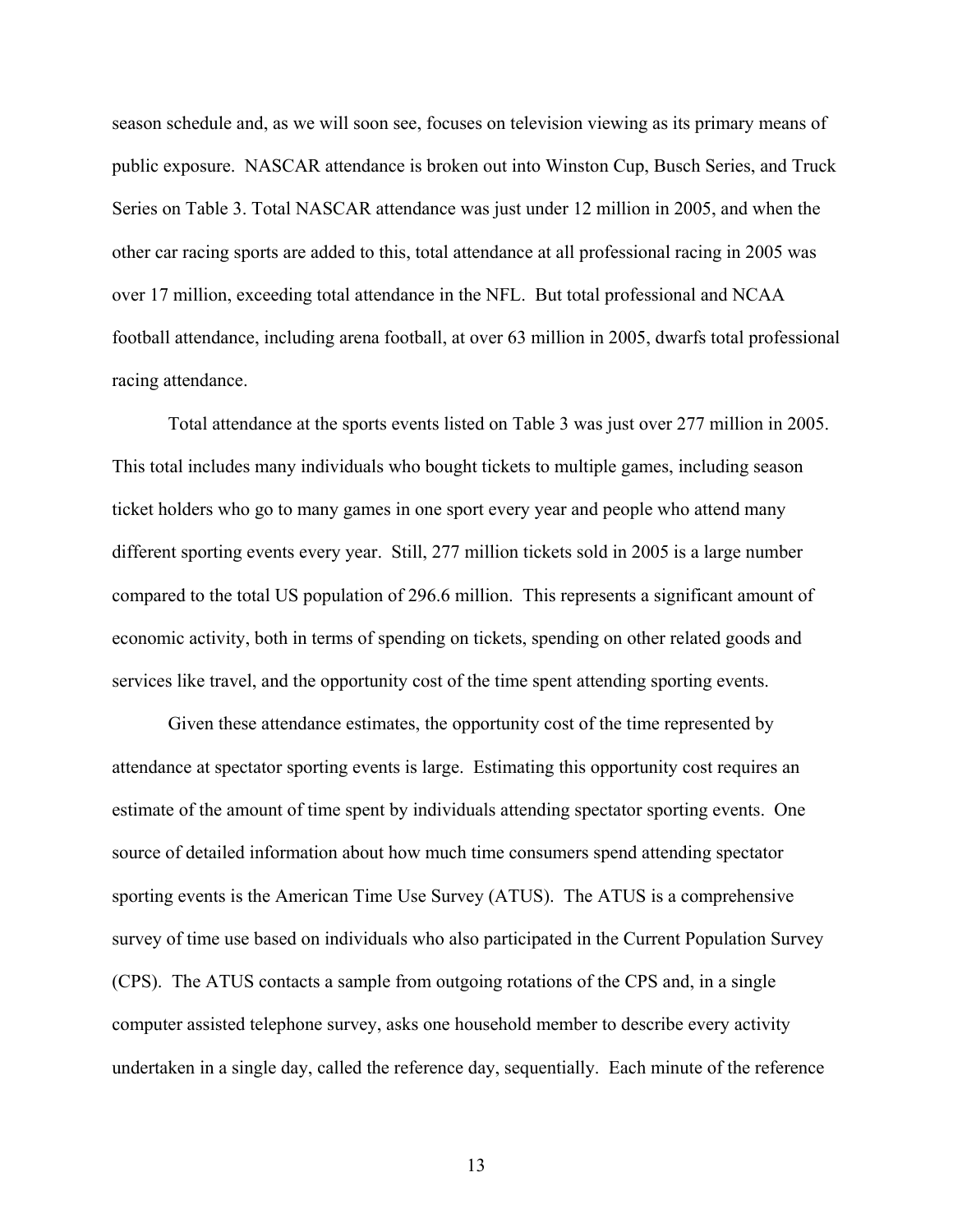day is accounted for in the survey. Survey members are selected so that reference days are representative of the average week, and sample weights are available to make the results generalize to the entire U.S. population. See Hammermesh, et al. (2005) for a detailed description of the ATUS.

The ATUS lexicon contains detailed information about time spent attending 33 different spectator sporting events, from aerobics to wrestling, as well as time spent travelling to spectator sporting events; the travel time data are not detailed enough to generate estimates of time spent travelling to individual sporting events, so we do not consider that time cost here. Based on the ATUS survey data, the average time per day that an American spends in activity  $j$ ,  $T_i$ , for given sample weights  $w_i$  for each individual *i* and estimate of time spent by individual *i* in activity *j*,  $T_{ij}$ can be estimated by

$$
T_j = (\sum_i w_i T_{ij})/(\sum_i w_i)
$$

Total time per year that Americans spend can be estimated by  $365x$  T<sub>i</sub>x( $\sum_i w_i$ ). Although the ATUS contains estimates of time spent attending 33 different sporting events, only five events has an estimated average time spent per year statistically different from zero in the 2005 survey: time spent attending baseball, basketball, football, and soccer games, and time spent attending car races.

Table 4 summarizes the estimates of total time spent per year and average time spent per person per year attending sporting events in 2005 from the ATUS for the five statistically significant spectator sporting events. The estimated total hours on Table 4 are expressed in hundreds of thousands of hours, so the estimated total amount of time spent by Americans spent watching baseball games in 2005 was 186 trillion hours, or about 23 billion eight hour days.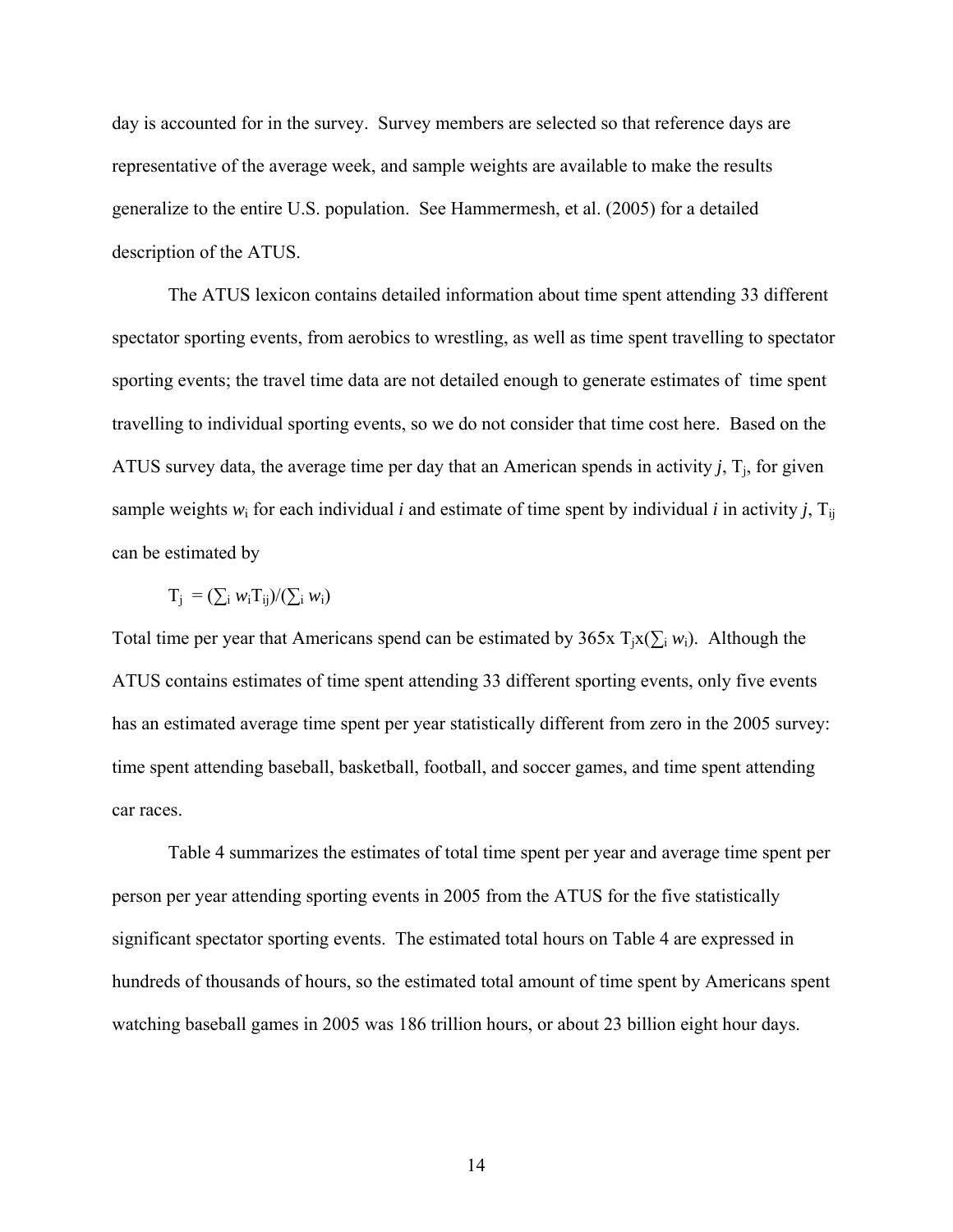| Activity                   | Total Hours | Std Dev   | Lower 95% CI | Upper 95% CI | Average per Person |
|----------------------------|-------------|-----------|--------------|--------------|--------------------|
| <b>Watching Baseball</b>   | 186,200     | 50,800    | 86,600       | 286,000      | 2.21               |
| <b>Watching Basketball</b> | 261,100     | 53,400    | 156,000      | 366,000      | 3.10               |
| <b>Watching Football</b>   | 200,200     | 42,000    | 118,000      | 283,000      | 2.38               |
| <b>Watching Soccer</b>     | 73,480      | 24,300    | 25,800       | 121,000      | 0.87               |
| Watching Car Racing        | 76,210      | 25,200    | 26,800       | 126,000      | 0.91               |
| Sports Total               | 797,190     |           |              |              | 9.48               |
| Watching TV                | 78,780,000  | 1,070,000 | 76,700,000   | 80,900,000   | 936.68             |
| Listening to Radio         | 803,200     | 81,900    | 643,000      | 964,000      | 9.55               |

**Table 4: Estimated Annual Hours Spent Attending Spectator Sporting Events in 2005 (000,000s)** 

While the total hours estimates appear large, there are 8,736 hours in a year. The final column of Table 3 puts the estimates in better perspective. In 2005, the average American spent about nine and a half hours attending spectator sporting events. The ATUS data does not contain sufficient detail to determine time spent by level of play in these sports, so that estimate contains time spent attending both little league and major league games. The final two rows put the average time spent estimates in the context of other leisure activities. The average American spent over 936 hours watching television in 2005, one hundred times more time than was spent attending spectator sporting events; about the same amount of time was spent attending sporting events as listening to the radio. Of course, a significant fraction of that television watching and radio listening involved sports, as will be shown in the next section.

In addition to the opportunity cost of time, the 277 million people who attended pro and NCAA sporting events in 2005 generated a substantial amount of direct and indirect economic activity. Tickets were purchased for each of these events, along with parking, concessions, and souvenirs. For those spectators who traveled long distances to attend a sporting event, attending the event also generated travel spending, including hotels and meals. An estimate of the indirect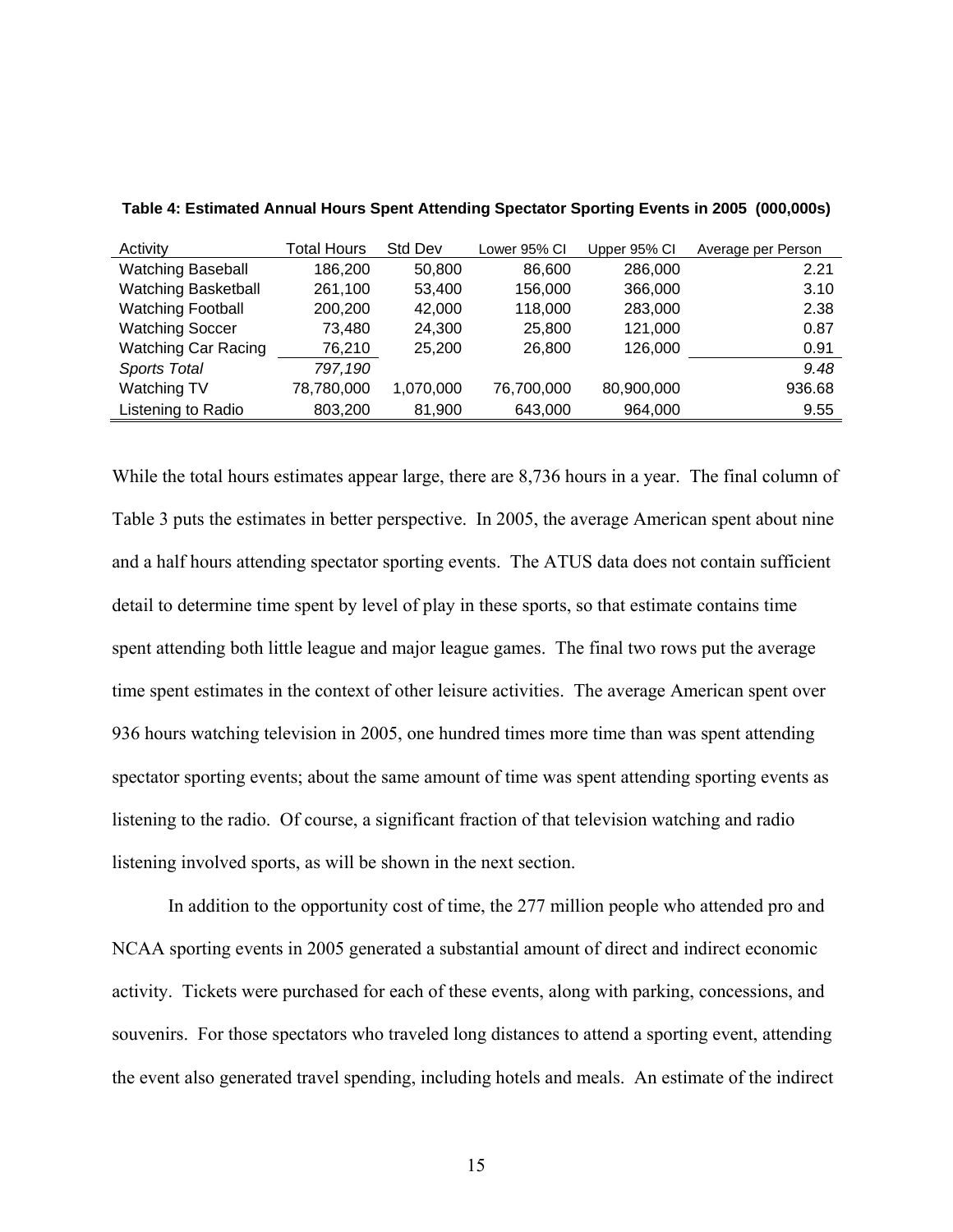economic impact of this spending could be generated from an appropriate input-output model, but that exercise is beyond the scope of this paper.

#### *Viewing and Listening to Mediated Sport*

Spectator sports play an important role in print and broadcast media. Almost every daily newspaper in the country has a sports section and sports broadcasts appear on many local and national television and radio stations across the country. According to the *Vital Statistics of the United States*, 2005, the total multimedia audience in the United States was 215,800,000. This implies that, of the 295,194,000 people counted as the resident population of the US in 2005, 73% of them had access to some form of media, including newspapers, television, radio and internet. The National Sporting Goods Association reports estimated television viewing audiences for a number of professional sports leagues. Unfortunately, estimated television viewing audiences for NCAA football and men's basketball are not readily available. Table 5 shows the estimated television audiences for the professional sports leagues tracked by the NSGA in 2005.

The National Football League has the largest television viewing audience of any US professional sports league. The 105 million person NFL television audience is over one third of the total US population in 2005. More than one person in every three watched NFL football in 2005. Following the NFL are Major League Baseball and the National Basketball Association, two other traditionally popular professional sports leagues.

One interesting feature on Table 5 is the relatively large TV audiences for professional golf (about 38 million viewers) and tennis (about 26 million viewers), and the 21.5 million person TV audience for horseracing, a sport widely perceived to be in decline in the US. The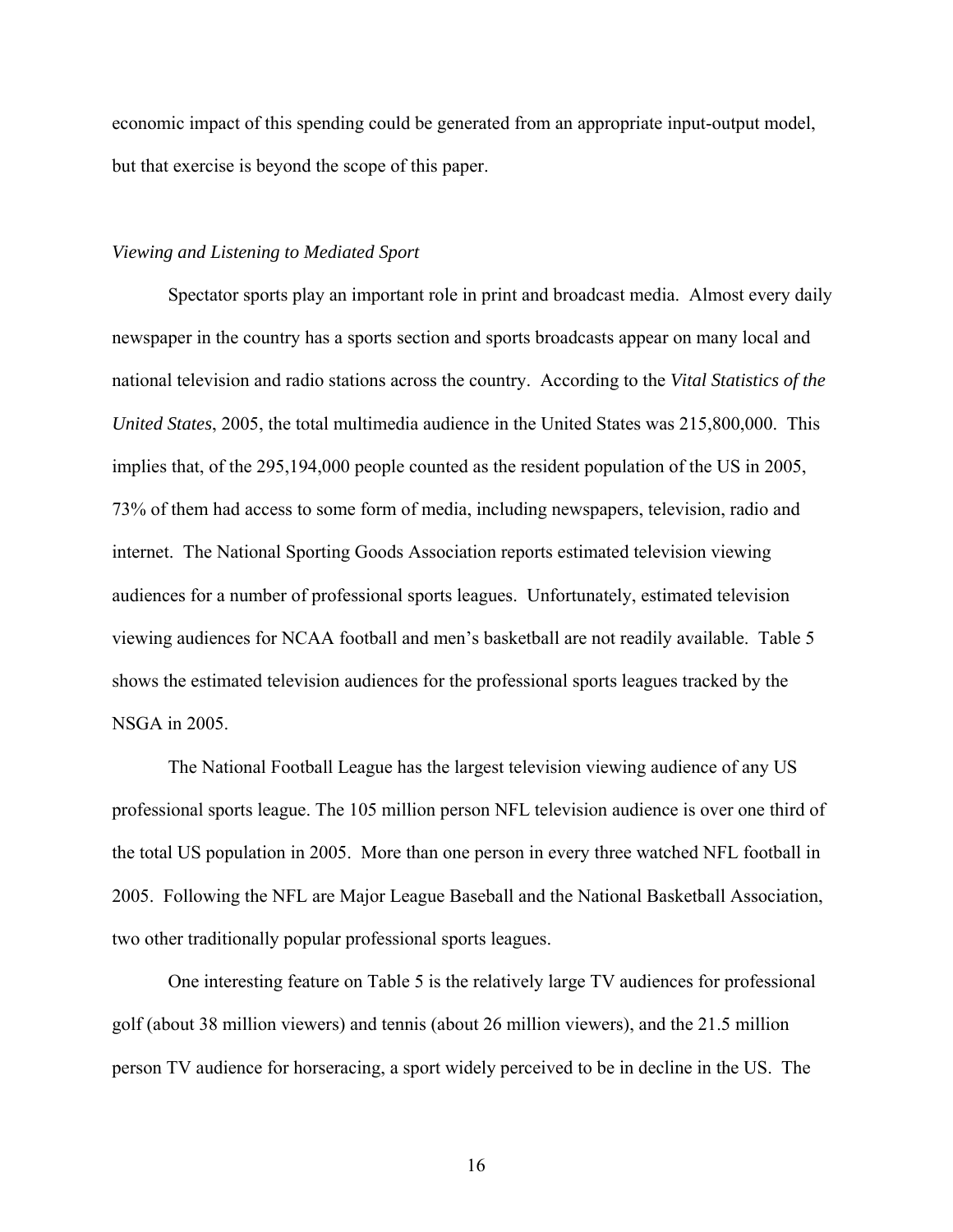estimated television audience for these sports may reflect the popularity of a few events, like the four "Major" championships in golf, the United States Open and Wimbledon in tennis, and the three "Triple Crown" races in horseracing. The popularity of these sports on television may not have the same durability of the NFL, MLB and the NBA, which probably have a larger day to day following. Also, note that NASCAR has a very large estimated television audience; the total audience for the three NASCAR series is over 85 million, which placed it at a similar level to the "big three" professional sports. A caveat is that adding those three estimated television audiences may lead to a lot of double counting, as many of the people in the Winston Cup series television audience are probably in the Busch series and Truck series audience as well.

| <b>Sport</b>                            | <b>TV Audience</b> |
|-----------------------------------------|--------------------|
| National Football League                | 105,874,000        |
| Major League Baseball                   | 76,744,000         |
| National Basketball Association         | 60,877,000         |
| <b>NASCAR Winston Cup Series</b>        | 45,588,000         |
| Professional Golfers Association        | 37,899,000         |
| <b>NASCAR Busch Series</b>              | 27,981,000         |
| <b>Professional Tennis</b>              | 26,187,000         |
| Horse Racing                            | 21,560,000         |
| IndyCar Racing                          | 19,366,000         |
| <b>Professional Rodeo</b>               | 18,862,000         |
| <b>Professional Boxing</b>              | 18,094,000         |
| Arena Football League                   | 17,094,000         |
| National Hockey League                  | 13,870,000         |
| <b>Professional Bowling Association</b> | 13,470,000         |
| Women's National Basketball Association | 12,220,000         |
| <b>NASCAR Truck Series</b>              | 12,073,000         |
| Major League Soccer                     | 10,010,000         |
| Minor League Baseball                   | 9,668,000          |
| National Hot Rod Association            | 7,900,000          |
| Minor League Basketball                 | 7,126,000          |
| Champ Car racing                        | 6,678,000          |
| Minor League Hockey                     | 3,315,000          |
| Professional Lacrosse (MLL, NLL)        | 3,103,000          |
| Major Indoor Soccer League              | 2,338,000          |

|  | Table 5: Estimated Total Television Viewing Audiences, 2005 |  |  |  |  |
|--|-------------------------------------------------------------|--|--|--|--|
|--|-------------------------------------------------------------|--|--|--|--|

*Source: National Sporting Goods Association (NSGA)*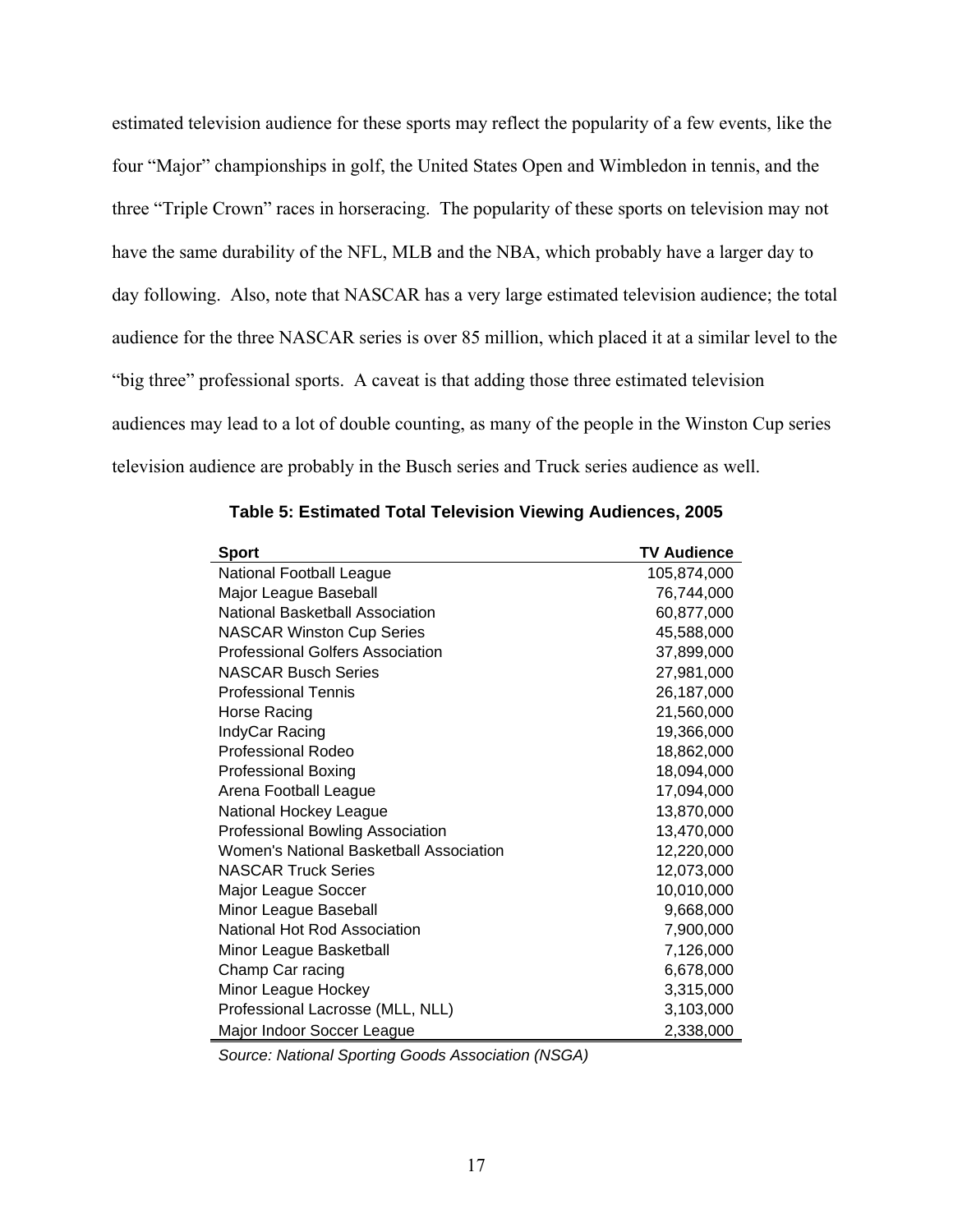The figures on Table 5 point out the problems associated with adding up the estimated television audiences for individual sports to estimate the total sport television audience. The NSGA estimates of total television size do not indicate how long an individual spends watching each sport in the average week or month, so we have no idea of the intensity of viewing. Also, unlike live game attendance, the actual amount of time spent "watching" a sporting event on television is difficult to measure. A fan watching a sporting event on television could be doing a number of things at the same time. For example, while writing this section of the paper, we had the live television coverage of the Tour de France on in the background. Was that time spent watching sports on television, or working?

In any event, watching sports on television generates the smallest direct and indirect economic activity of any of the activities discussed so far. Watching sports on television requires the purchase of equipment (a television) and may also require a subscription to cable or satellite programming packages. Beyond this, the primary economic activity generated by watching sports on television comes from the consumption benefits, as well as advertizing and sponsorship.

Aggregate estimates of the number of people who listen to sporting events on the radio in the US are difficult to find. According to the *Statistical Abstract of the United States*, the estimated radio listening audience in 2005 was about 181 million people, a total that is not much smaller than the television audience. Anecdotal evidence suggests that quite a bit of sports programming is available on radio, perhaps as much as is available on television for the NFL, MLB and the NBA. So the opportunity cost of time for this activity may be a relatively large fraction of the opportunity cost of watching sports on television.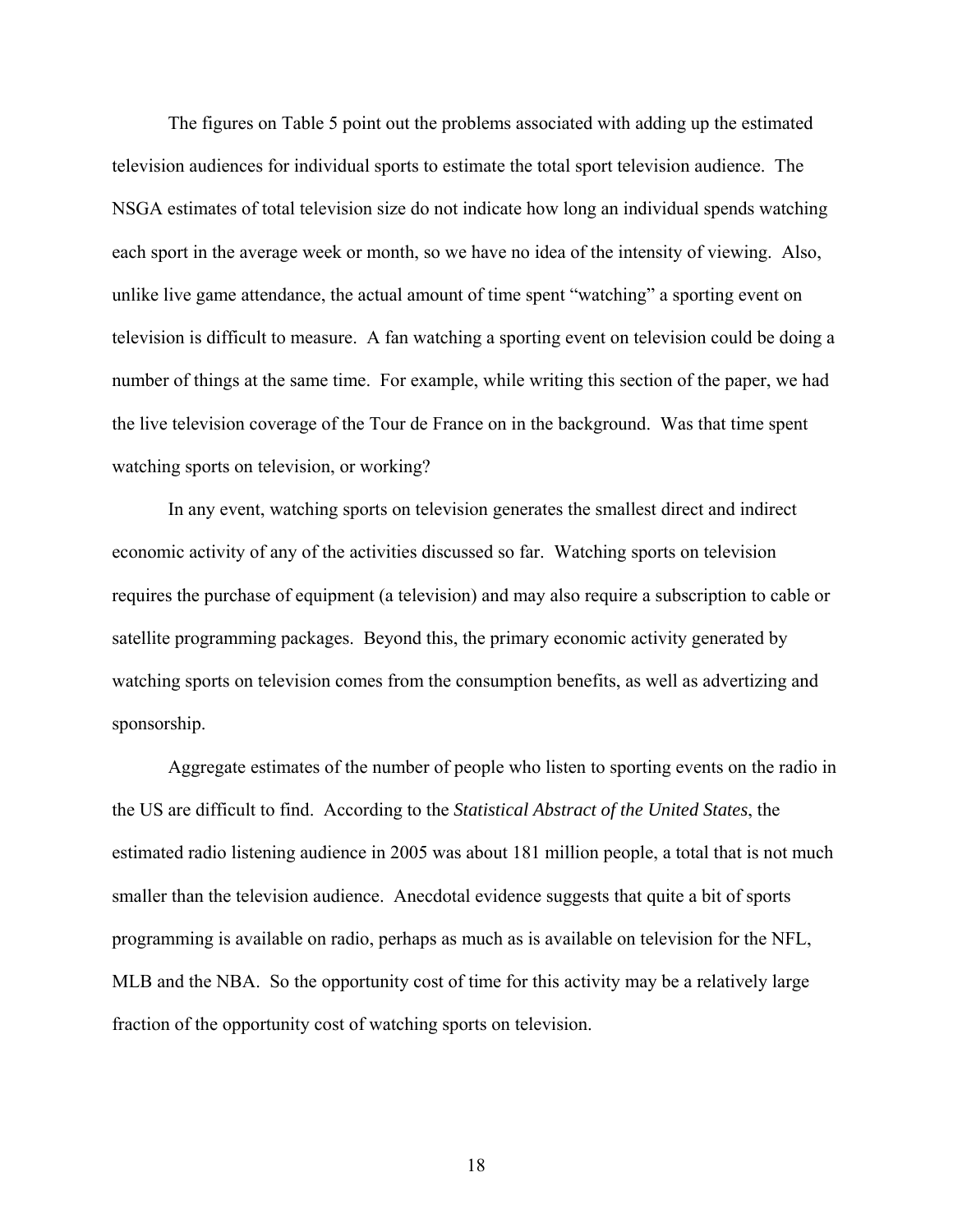Determining the amount of sports viewing done over the internet is also difficult to estimate. The *Statistical Abstract of the United States* reports that about 138 million people had access to the internet 2005. In one recent survey, the fraction of surveyed internet users who reported "checking sports scores or information" was larger than those reporting downloading music, although smaller than those using the internet for email. In any case, the amount of time spent following sports on the internet is proportionate to overall internet use, which is growing rapidly. Furthermore, much of the sport related internet use may take place at work, where many people have internet access, unlike sports viewing on television which tales place primarily at home or in bars and restaurants.

#### **Estimating the Value of Economic Activity in the Sports Market**

The previous section documented the number of participants in sport, the number of spectators attending sporting events, time spent attending these events, and the number of individuals who watch and listen to sport through various media. This type of participation is one indicator of the scope of the sport industry. A second type of indicator of the scope of the sports industry is the dollar value of the direct and indirect economic activity that takes place in the sports market.

Economic theory tells us that markets are composed of two distinct parts: suppliers who make and sell goods and services and demanders who purchase and consume goods and services. This distinction suggests two alternative methods for estimating the value of economic activity in the sports market. Either add up the value of output or revenues of all of the producers in the sports market, or add up the total spending of all consumers in the sports market.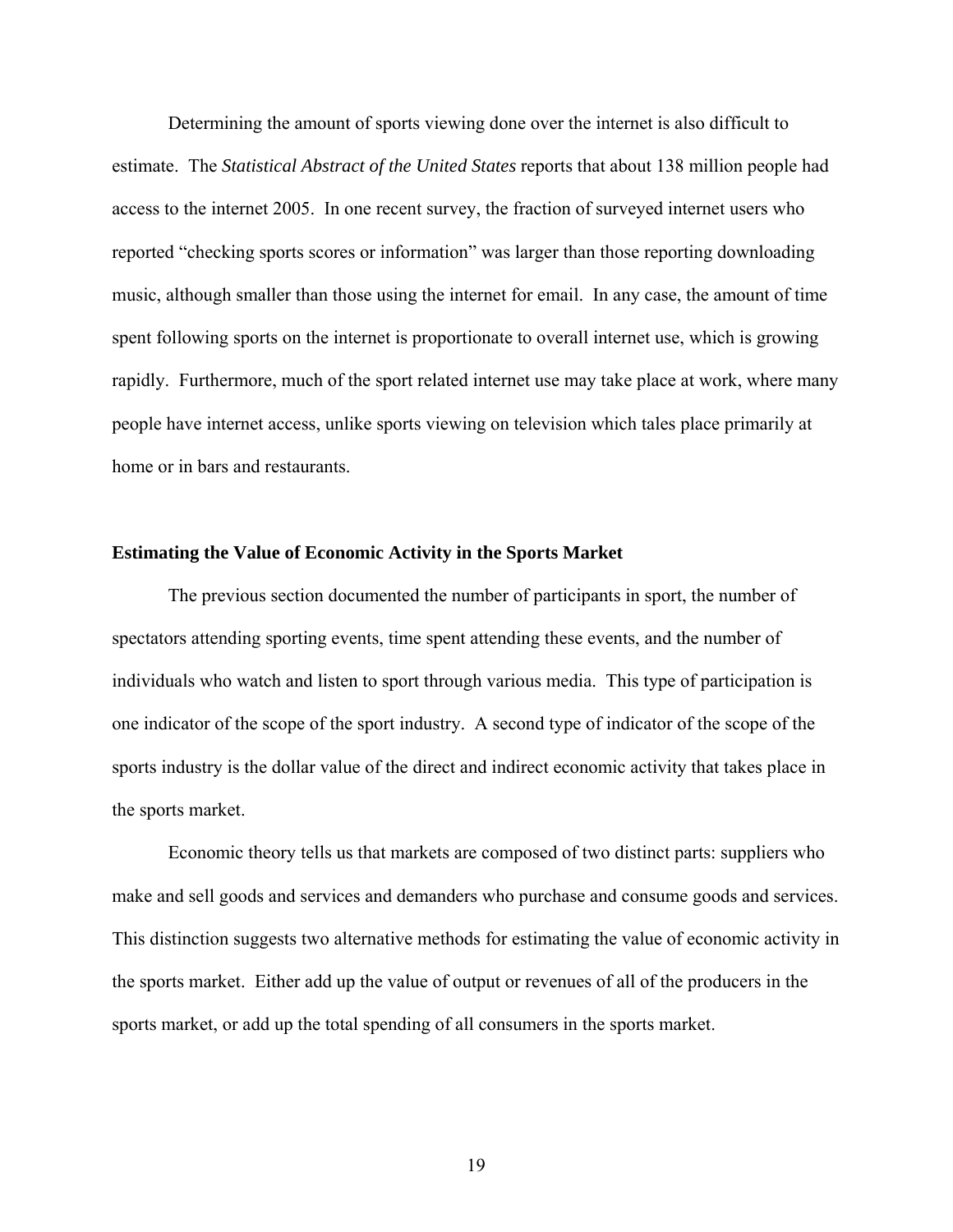How much direct economic activity, in terms of dollar value of goods and services produced and consumed, takes place in the sports market? The answer to this question is surprisingly difficult to determine. We can easily find out the total sales of the hotel industry for any recent time period (\$170,767,400,000 in 2005), and have some idea of the amount of economic activity that takes place in the market for hotel rooms in terms of the dollar value of sales made by all businesses selling short term accommodations. This supply side estimate is readily accessible because the accommodations industry has been defined in the existing industrial classification system used a by the United States Census Bureau to quantify economic activity; but we cannot find out the total sales of the sports industry so easily. The sports industry is not defined by any government agency that collects statistical data on economic performance in the United States. Because of the lack of a commonly accepted definition of the sports industry, any measure of the value of the economic activity in the sports market must be cobbled together from various sources.

In this section, we develop estimates of the dollar value of the sports industry in the United States from both the supply side of the sports market, and the demand side of this market.

# *Supply Side Estimates of the Sports Market*

The US Census bureau groups individual firms into industries based on the North American Industrial Classification System (NAICS). The NAICS includes the Arts, Entertainment and Recreation industry (NAICS 71) that contains a number of sub-industries that are clearly part of the sports market, based on the definition of the sports industry offered above. These include: Spectator Sports Teams and Clubs (NAICS 711211); Racetracks (NAICS 711212); Other Spectator Sports (NAICS 711219); Golf Courses and Country Clubs (NAICS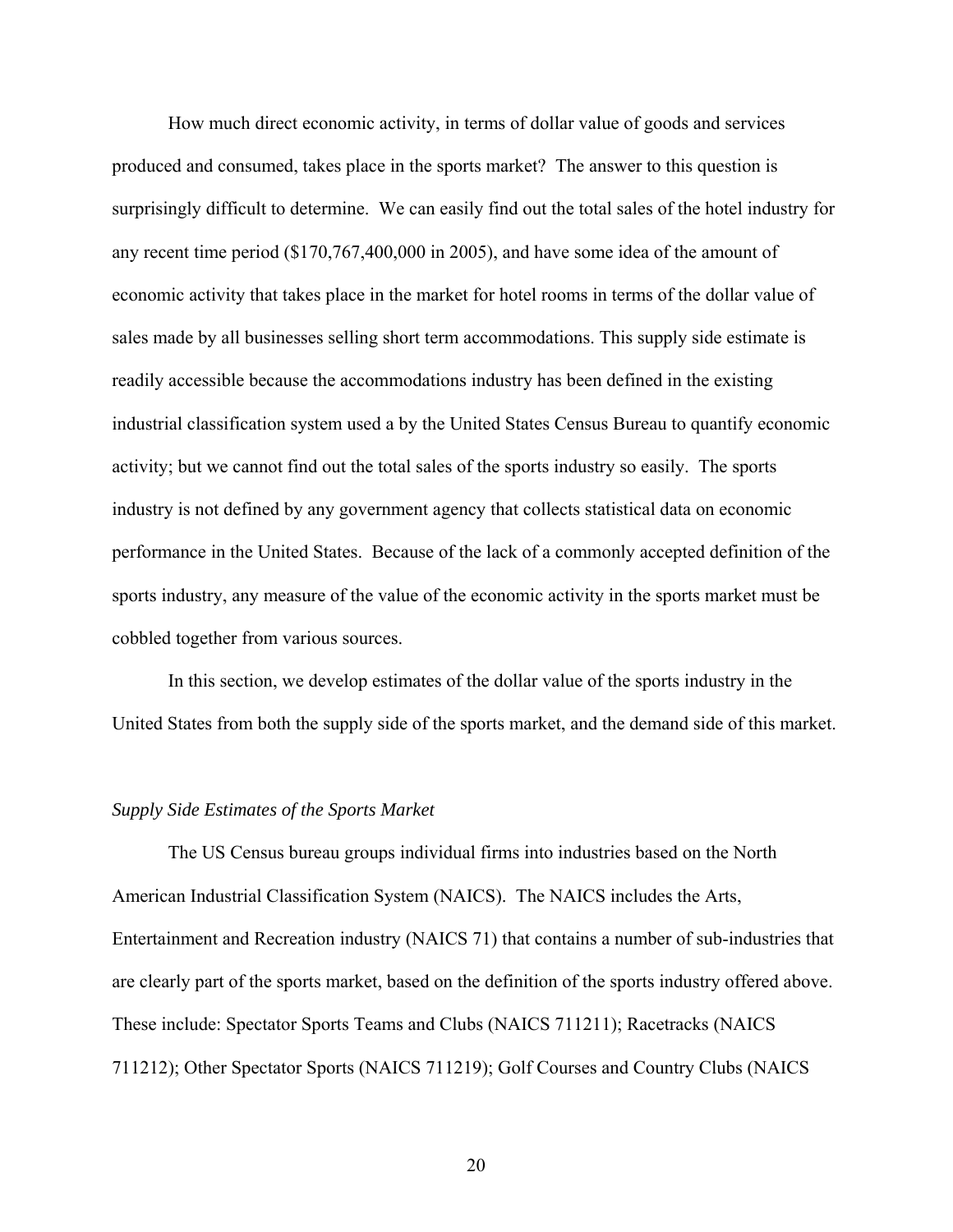71391); Skiing Facilities (NAICS 71392) Fitness and Recreation Centers (NAICS 71394); and Bowling Centers (NAICS 71399). The NAICS also identifies Promoters of Performing Arts, Sports and Similar Events (NAICS 7113) and Agents and Managers for Artists, Athletes, Entertainers and Other Public Figures (NAICS 7114), but these sub-industries appear to include activities outside sports. This group of sub-industries in NAICS Industry 71 account for a large fraction of the businesses on the supply side of the sports industry. One important exception is manufacturers of sports equipment. These firms are primarily grouped in Sporting and Athletic Goods Manufacturing (NAICS 33992).

There are several other sport related sub-industries in the NAICS. These include Sporting Goods Stores (NAICS 45111) and Sporting and Recreational Goods and Supplies Merchant Wholesalers (NAICS 42391). These two sub-industries are related to the distribution of sporting goods. We do not include the wholesale and retail sub-industries in the estimates of the size of the sports industry because these establishments also sell general recreation goods like camping, hunting and fishing supplies that are outside the scope of the sports industry as defined in this paper. Also, other wholesale and retail establishments handle sporting goods, so these sub-industries would not reflect all of the sporting goods equipment sales in the United States. We turn to other sources of data to portray the size of the sporting goods and supplies industry of the sports market.

The primary source of economic data disaggregated to the four-digit to six-digit NAICS code level is the Economic Census. The Economic Census takes place every five years, most recently in 2002. The Economic Census is based on a complete census of firms in the US, and reports summary statistics like total revenues, total payroll, and total employment for all of the industry-groups in the NAICS. In addition, supplementary Economic Census publications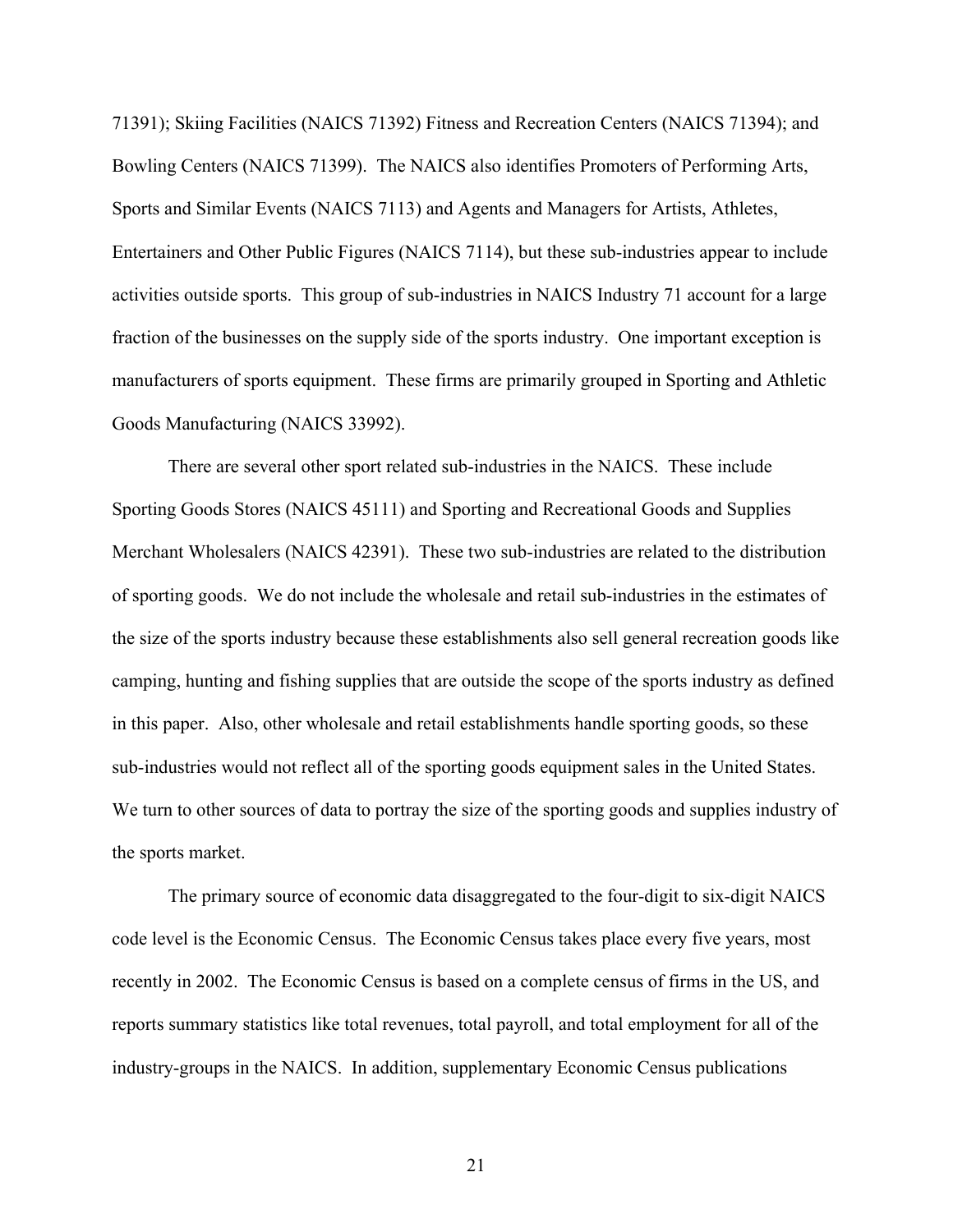contain details on sources of revenues of firms in various industry-groups. Both these data sources contain a rich variety of data on the supply side of various markets in the United States economy.

| Sub-Industry                  | <b>NAICS Code</b> | # Estab. | <b>Employees</b> | <b>Revenues (mil)</b> | Payroll (mil) |
|-------------------------------|-------------------|----------|------------------|-----------------------|---------------|
| <b>Spectator Sports Teams</b> | 711211            | 674      | 40.746           | \$13,025              | \$9,106       |
| Racetracks                    | 711212            | 646      | 47.121           | \$6,702               | \$995         |
| <b>Other Spectator Sports</b> | 711219            | 2.752    | 19.860           | \$2,585               | \$664         |
| <b>Golf Courses</b>           | 71391             | 12.261   | 312,812          | \$17,533              | \$6,656       |
| <b>Skiing Facilities</b>      | 71392             | 387      | 70.083           | \$1,801               | \$631         |
| Fitness/Rec. Centers          | 71394             | 25,290   | 445,508          | \$14,987              | \$4,953       |
| <b>Bowling Centers</b>        | 71399             | 4.924    | 82.010           | \$3,074               | \$904         |
| Sporting/ Athl. Gds. Mfg.     | 33992             | 2,235    | 62,166           | \$11,855              | \$2,075       |

**Table 6: Summary Statistics for Firms in the Sports Industry, 2002** 

Table 6 shows some summary statistics for the NAICS sub-industries identified above that are part of the sport market. In terms of number of establishments and employees, the Fitness and Recreation Center sub-industry is the largest of these, with over 25,000 firms employing over 445,000 people. In terms of total payroll, the Spectator Sports Team subindustry is the largest, with \$9.1 billion in total payroll in 2002. Despite the small number of employees in this sub-industry, the total payroll is so large because of the high salaries received by professional athletes in the top leagues. In terms of revenues, the Golf sub-industry is largest, generating about \$17.5 billion dollars in revenues in 2002. In total, these sub-industries included 49,159 establishments employing 1,080,306 people in 2002. The total payroll for these establishments was just under \$26 billion and the total revenues earned by establishments were about \$71.5 billion. In terms of revenues, the Computer and Peripheral Equipment manufacturing (NAICS 33411) sub-industry is of similar size; in terms of employment, the Machinery manufacturing industry (NAICS 333) employs about the same number of people.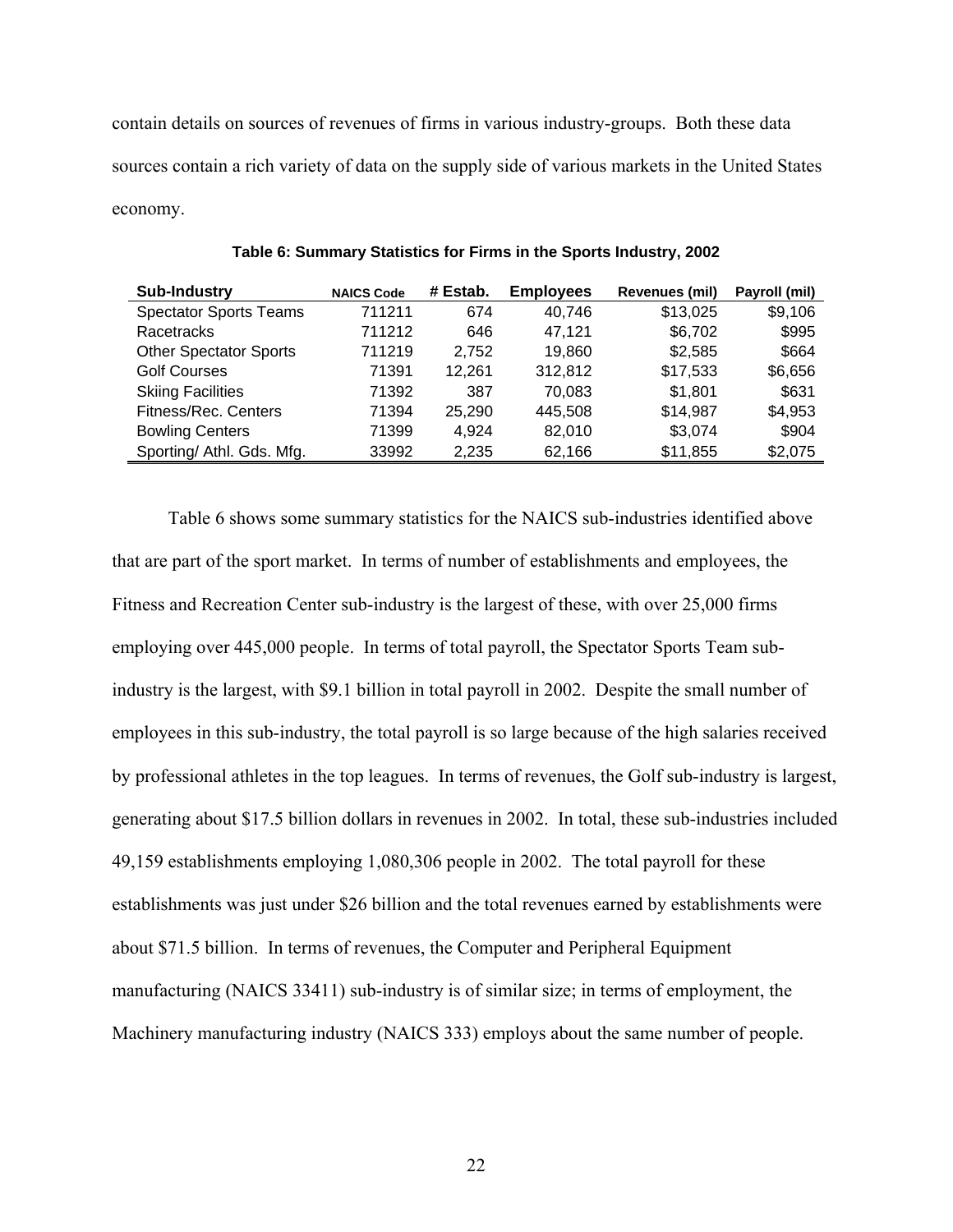| <b>Sub-Industry</b>           | <b>NAICS</b> | <b>Admissions</b> | <b>Dues</b> | Food/Beverage | <b>Radio/TV</b> |
|-------------------------------|--------------|-------------------|-------------|---------------|-----------------|
| <b>Spectator Sports Teams</b> | 711211       | 4.623             | n/a         | 171           | 4,852           |
| Racetracks                    | 711212       | 1,169             | n/a         | 260           | 306             |
| <b>Other Spectator Sports</b> | 711219       | 31                | n/a         | 8             | 21              |
| <b>Golf Courses</b>           | 71391        | n/a               | 5.904       | 3.931         | n/a             |
| <b>Skiing Facilities</b>      | 71392        | 13                | 138         | 213           | n/a             |
| Fitness/Rec. Centers          | 71394        | 636               | 8.620       | 641           | n/a             |
| <b>Bowling Centers</b>        | 71395        | 12                | .38         | 847           | n/a             |

**Table 7: Sources of Revenue for Firms in the Sports Industry, 2002 (\$000,000s)** 

Table 7 shows some summary statistics on sources of revenue for the same NAICS subindustries in Table 6 (excluding Sporting and Athletic Goods Manufacturing). The primary sources of revenue differ slightly depending on the nature of the sub-industry but the main categories are admissions, revenue from radio and television, membership dues and sale of food and beverages. In the Spectator Sports Team sub-industry, 35.5% of the revenues of establishments come from admissions (about \$4.6 billion in 2002) and 37% come from radio and television broadcast fees (about \$4.8 billion in 2002). In the Golf sub-industry 57% of revenues come from membership dues or admissions, and 24% from the sale of food and beverages. In the Fitness and Recreation Center sub-industry, 57% of the revenues came from membership dues (\$8.6 billion in 2002). No other single category of revenues contributed more than 10% to total revenues in this sub-industry. The operation of establishments in these sub-industries differs considerably in terms of how they generate revenues. Also, note that total revenues earned by spectator sports teams and racetracks in 2002 were about \$5.2 billion dollars. This is the only estimate of the value of following sports through some media that we were able to find. It understates the total value of following sports through media because it ignores internet based sports content.

Several alternative sources of data about sporting goods equipment manufacturing firms exist. The NSGA publishes estimates of the revenues for sports equipment manufacturers. The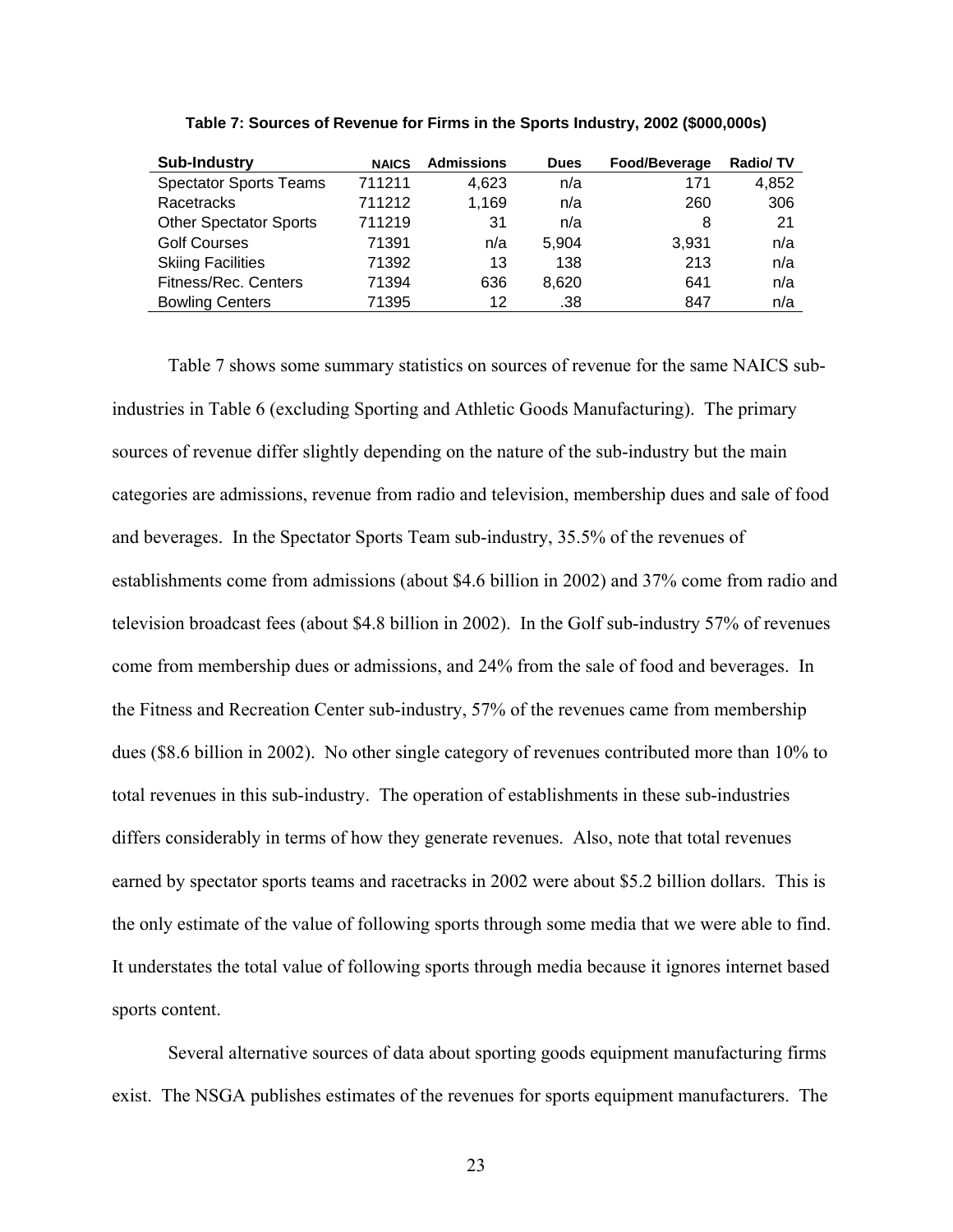NSGA revenue estimates are for equipment manufacturers like Nautilus and Callaway (\$7.5 billion in revenues in 2005), footwear manufacturers like Nike (\$31.4 billion in 2005), and apparel manufacturers like Russell Athletic and Under Armour (\$5.5 billion in 2005). The NSGA estimate of total revenues for all sports equipment, footwear, and apparel manufacturers was \$44.4 billion in 2005.

#### *Demand Side Estimates*

The other side of the sports market is composed of purchases of tickets to spectator sporting events, sports equipment, fees paid for admission to participatory sport, and subscriptions and equipment used to watch and listen to sporting events on some sort of media. In general, these purchases can be made by households, other forms, and even the government at various levels. For example, households and businesses can buy tickets to spectator sporting events. Individuals, professional sports teams, and high school and college sports teams, and amateur sports teams all buy jerseys and other equipment for athletes. So spending on sports participation and spectator sports can come from all parts of the economy. However, we only have access to data on sport related spending by households. We do not know of a source of data on aggregate spending by other businesses and the government on spectator sporting events or sports equipment.

There are a number of sources of data on household spending on sports. Each has its strengths and weaknesses, and none are comprehensive because of the lack of a standard definition of the sports industry. The National Sporting Goods Association (NSGA) conducts an annual survey of consumer purchases of sporting goods. This survey was sent to 80,000 households across the US and was returned by 77% of the households contacted. The NASG survey asks questions about annual spending on many types of sporting goods, including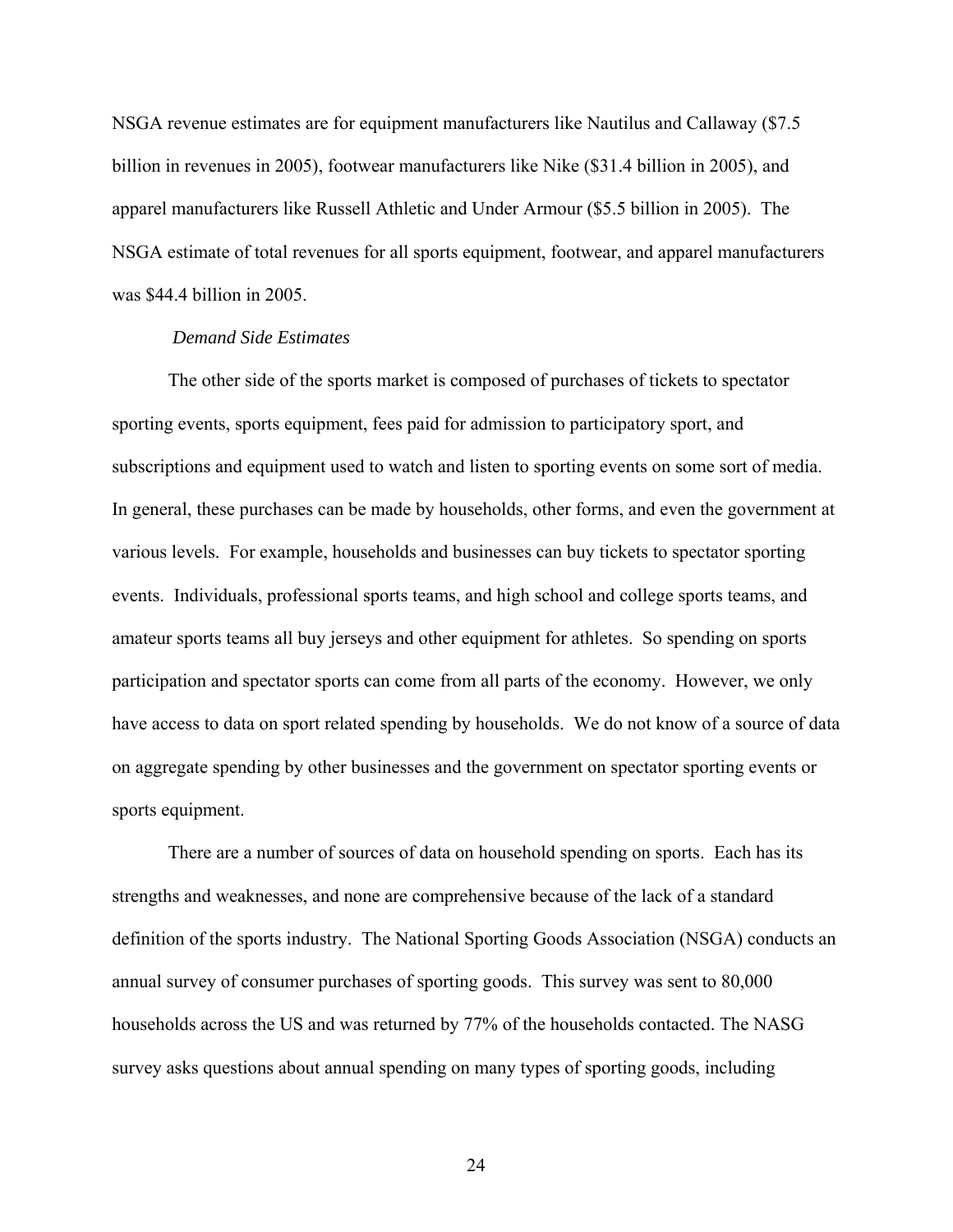footwear, apparel and equipment. The US Bureau of Economic Analysis publishes estimates of annual consumer spending on admissions to spectator sporting events. This estimate includes spending on admissions to amateur and professional sporting events, including horse and dog race tracks and auto racing.

| Table 8: Consumer Spending on Selected Sports Items, 2005 |  |  |  |
|-----------------------------------------------------------|--|--|--|
|-----------------------------------------------------------|--|--|--|

| <b>Item</b>                                  | <b>Total Spending</b> |
|----------------------------------------------|-----------------------|
| Sports Equipment (NSGA survey)               | 13,474,300,000        |
| Sports Apparel (NSGA survey)                 | 10,898,000,000        |
| Sports Footwear (NSGA survey)                | 15,719,000,000        |
| Admission to Spectator Sporting Events (BEA) | 15,900,000,000        |

 Table 8 shows the estimated consumer spending for several sectors of demand side of the sports market in 2005 from the NSGA survey and the US Bureau of Economic Analysis. According to the NSGA survey, spending on equipment, footwear and apparel by participants in sport was \$50.3 billion dollars in 2005. However, this total includes equipment purchases for a number of activities like hunting, fishing and camping that we exclude from the sports industry. The estimated spending on equipment for activities that fall within our definition of the sports industry is about \$13.5 billion. The NSGA survey estimates for sports apparel and footwear were \$10.9 billion and \$15.7 billion, respectively, in 2005. These estimates overstate the spending on apparel and footwear in our definition of the sports market, but the NSGA data does not contain enough detail to adjust the estimate. The US Bureau of Economic Analysis (2006), in the August 2006 *Survey of Current Business*, reported spending on admissions to spectator sports to be \$15.9 billion dollars in 2005. Admissions to spectator sports consist of admissions to professional and amateur athletic events and to racetracks. Note that this definition of spectator sports varies in an important way from the definition employed by the U.S. Census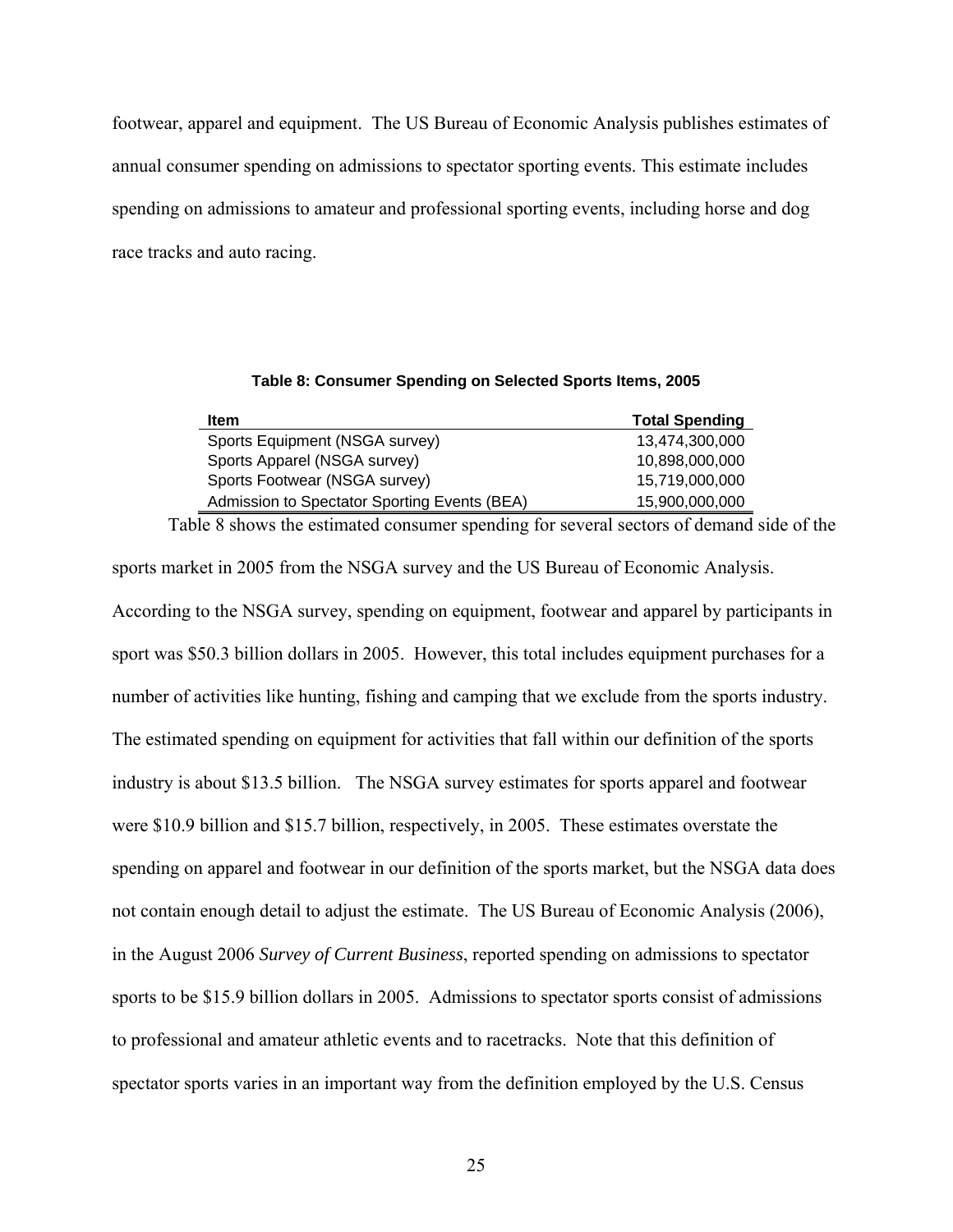Bureau's NAICS codes. Recall the NAICS definition for the spectator sports teams and clubs comprises professional or semiprofessional sports teams such as baseball, football and basketball but does not comprise amateur athletics like high school and college sports.

| <b>Sport</b>                           | <b>Spending</b> |
|----------------------------------------|-----------------|
| <b>Baseball and Softball</b>           | 372.4           |
| <b>Basketball</b>                      | 309.3           |
| <b>Bowling</b>                         | 183.5           |
| Exercise                               | 5176.6          |
| Football                               | 95.2            |
| Golf                                   | 3465.5          |
| Skating (Hockey & Ice Skates)          | 138.5           |
| Racquetball                            | 45.4            |
| Snow Skiing                            | 642.7           |
| Soccer                                 | 66.5            |
| Tennis                                 | 379.1           |
| <b>Volleyball &amp; Badminton Sets</b> | 32.1            |
| Athletic Goods Team Sales              | 2567.5          |
| Total                                  | 13,474.3        |

#### **Table 9: Consumer Equipment Purchases by Sport, 2005 (millions of dollars)**

Together, this spending on sport accounted for less than 1% (0.76%) of the 8.7 trillion dollars of personal consumption expenditures in the United States in 2005. In comparison, this spending is roughly equal to the amount that consumers spent on gas in 2005, and about one ninth the size of annual consumer spending on health care.

 Table 9 presents more detailed data from the NGSA survey of consumer spending on sporting equipment in 2005 reported on Table 8. The sports represented in Table 9 roughly correspond to some of the sports that respondents indicated they participated in the BRFS survey that are listed in Table 2. The largest expenditures are for exercise equipment (\$5.2 billion) and golf equipment (\$3.5 billion). These two expenditure categories comprise 36.48% of total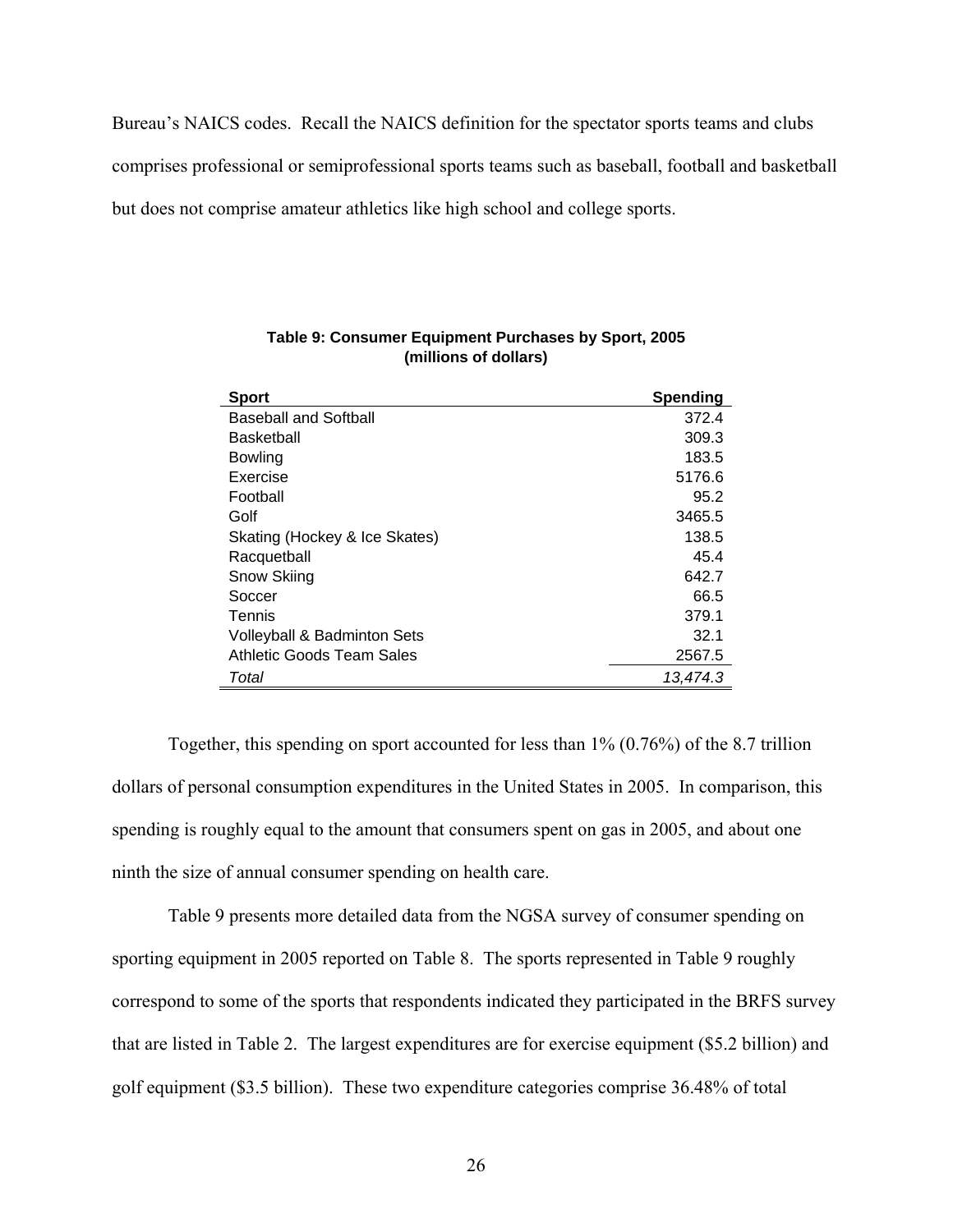spending on equipment which was \$23.7 billion in 2005. The consumer expenditure data presented in Table 9 does not add up to \$23.7 billion because not all sports for which the NSGA collected data are represented in this table. For example, we do not show spending on camping equipment or fishing tackle because these activities do not fit the definition of sport used in this paper. Spending on camping equipment was \$1.4 billion in 2005 and spending on fishing tackle was \$2.1 billion so spending on equipment for these activities is substantial. After exercise and golf equipment, consumer spending on athletic goods for teams was the next largest category of expenditure at \$2.6 billion in 2005.

#### *Alternative Estimates of Consumer Spending on Sport*

The NSGA survey and the US Bureau of Economic Analysis (BEA) are not the only sources of data about consumer spending on sport. While these data sources provide important information about consumer spending, they also have limitations. The NSGA survey doesn't require the respondents to consult financial records when reporting their spending, so estimates based on this survey may have recall bias. The BEA estimates are based on National Income and Product Account estimates and must conform to North American Industrial Classification System (NAICS) industries that do not capture all of the sport industry as defined above.

An alternative source of data on consumer spending on sport is the Consumer Expenditure Survey (CEX). The Consumer Expenditure Survey is a nationally representative quarterly survey of household spending. Approximately 7,500 households take part in the interview survey each quarter, and the respondents are asked to consult bills and other financial records when responding to hundreds of detailed questions about their household spending and other characteristics. Since the CEX is conducted quarterly, and each household appears in the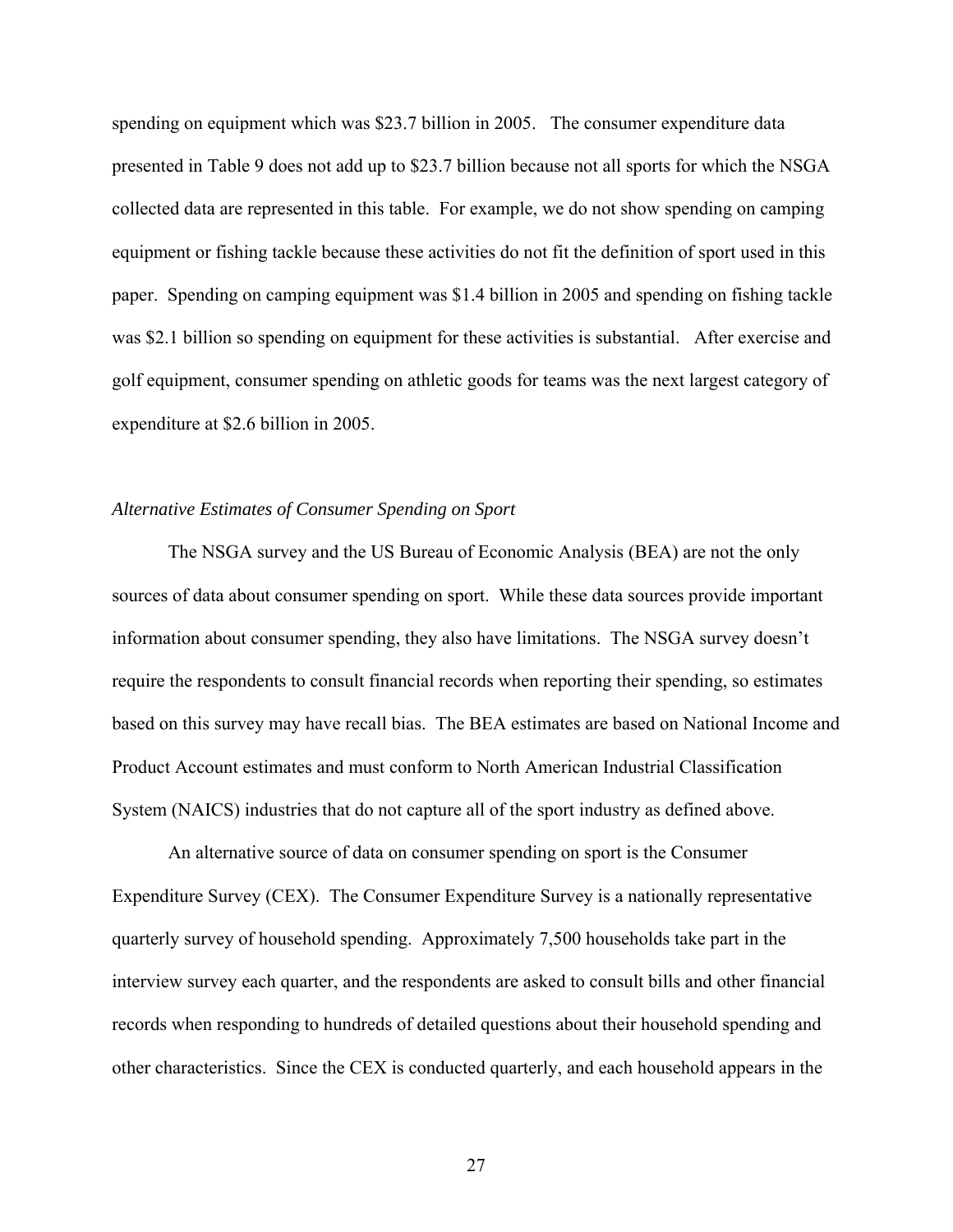survey for five consecutive quarters before being replaced, the survey is a rich source of data about consumer spending. Dardis et al. (1994) used CEX data to estimate expenditure on several forms of leisure, a broader category of consumer spending than we consider here.

The CEX asks a number of detailed questions about consumer spending on sports. Table 10 shows the CEX section and spending item description for all of the sport-related spending variables in the CEX. These spending variables include spending on consumer durables like exercise equipment, nondurables like clothing and shoes, tickets to spectator sporting events, memberships to fitness clubs and country clubs, and fees for sport participation. We group these different sport spending variables into three categories: spending on sports equipment, spending on spectator sport, and spending on sport participation. The category that each variable belongs to is shown in column three of Table 10.

| <b>CEX Section</b>                                                    | <b>Item Description</b>               | Category               | Spending |
|-----------------------------------------------------------------------|---------------------------------------|------------------------|----------|
| Appliances and Equipment                                              | <b>General Sports Equipment</b>       | Sports Equip.          |          |
| Appliances and Equipment                                              | Health and exercise equipment         | Sports Equip.          |          |
| Appliances and Equipment                                              | Winter sports equipment               | Sports Equip.          |          |
| Appliances and Equipment                                              | Water sports equipment                | Sports Equip.          |          |
| Appliances and Equipment                                              | <b>Bicycles</b>                       | Sports Equip.          |          |
| Appliances and Equipment                                              | Other sports and recreation equip.    | Sports Equip.          |          |
| <b>Equipment Repair &amp; Service</b>                                 | Sport and recreational equip.         | Sports Equip.          |          |
| Clothing                                                              | Active sportswear                     | Sports Equip.          |          |
| Estimated Total Spending on Sports Equipment, billions of dollars     |                                       |                        | \$9.177  |
| Subscriptions/Memberships                                             | Season tickets to sporting events     | <b>Spectator Sport</b> |          |
| Entertainment expenses                                                | Single admissions to spectator sports | <b>Spectator Sport</b> |          |
| Estimated Total Spending on Spectator Sports, billions of dollars     |                                       |                        | \$4.902  |
| Subscriptions/Memberships                                             | Country clubs, health clubs, etc.     | Sport Particip.        |          |
| <b>Entertainment expenses</b>                                         | Fees for participating in sports      | Sport Particip.        |          |
| Estimated Total Spending on Sports participation, billions of dollars |                                       | \$12.980               |          |

**Table 10: Sport Related Expenditure Items in the Consumer Expenditure Survey, 2005** 

These spending variables, along with the sampling weights in the CEX, can be used to generate national estimates of total annual spending on each of the types of consumer sport spending shown on Table 10. If  $s_i$  is the spending on CEX item *s* by household *j* and  $w_i$  is the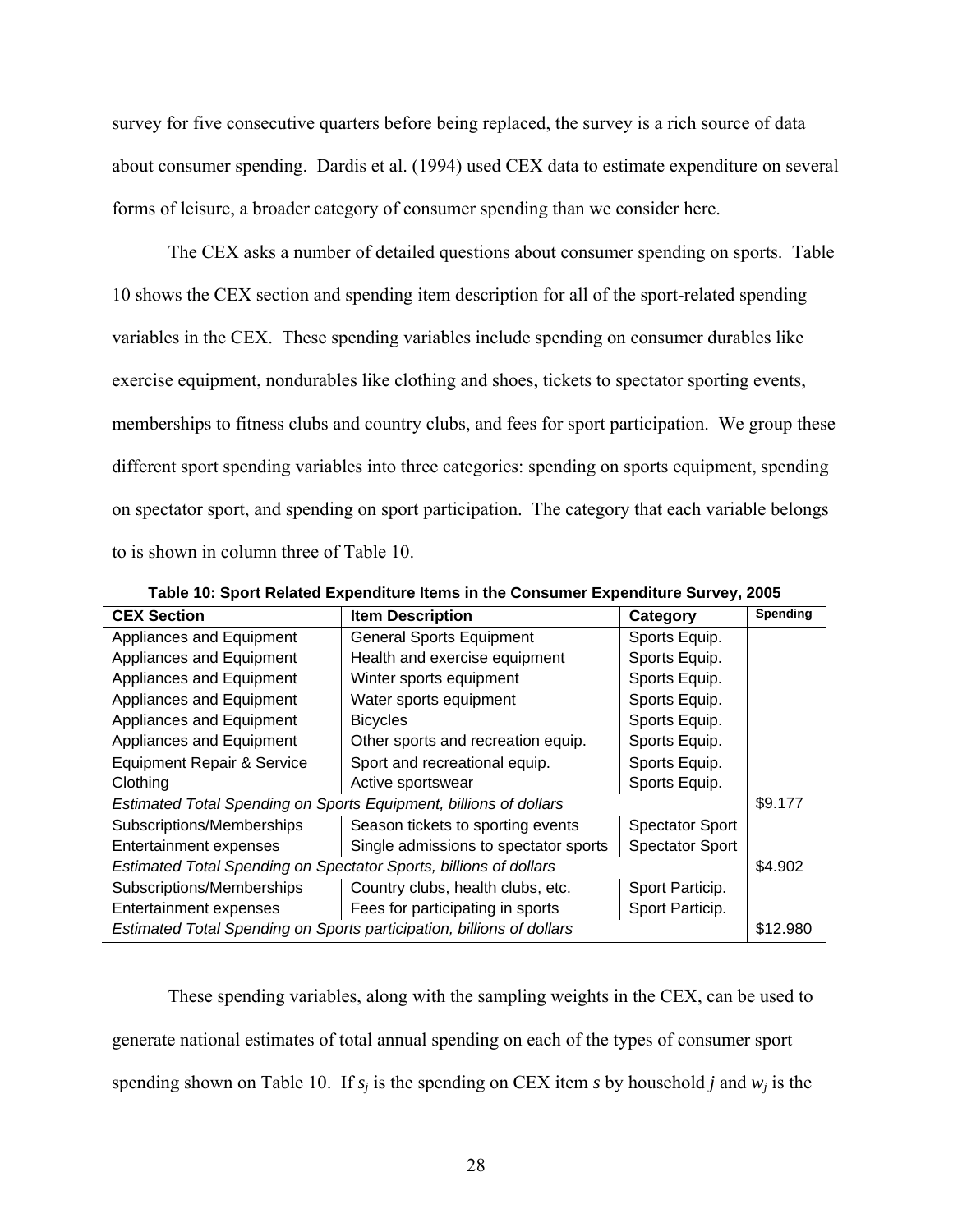sampling weight for household *j*, an estimate of total annual consumer spending on item j can be generated by

$$
S = \sum w_j s_j
$$

where S is the estimated total annual spending on CEX item *s*.

As part of the sampling methodology, the BEA publishes sampling weights for each household in the CEX. These sampling weights link the sampled household with the total number of households in the United States with these characteristics. In other words, each household sampled in the CEX represents a certain number of households in the United States, and the sampling weight reflects this number. If a sampled CEX household spends \$100 in a year on tickets to sporting goods, and that household represents 50 households in the US population, then  $s_i$  equals \$100,  $w_i$  equals 50, and their product equals \$5,000 in total annual spending. Adding this up for the entire CEX sample produces an estimate of total spending for the entire country.

The fourth column on Table 10 shows the annual estimated spending on each of these categories of consumer spending in 2005, the most recent data available in the CEX. Consumer spending on sports equipment was \$9.177 billion in 2005, consumer spending on single game and season tickets to spectator sporting events was \$4.902 billion, and consumer spending on memberships to health clubs and fees for sport participation like ski lift tickets was \$12.980 billion. The total estimated consumer spending for all these categories in 2005 was \$30.4 billion.

#### **An Overall Assessment**

What is the bottom line regarding the size of the sports industry in the United States? We identified three main components of the sports industry: participation in sport, attending sporting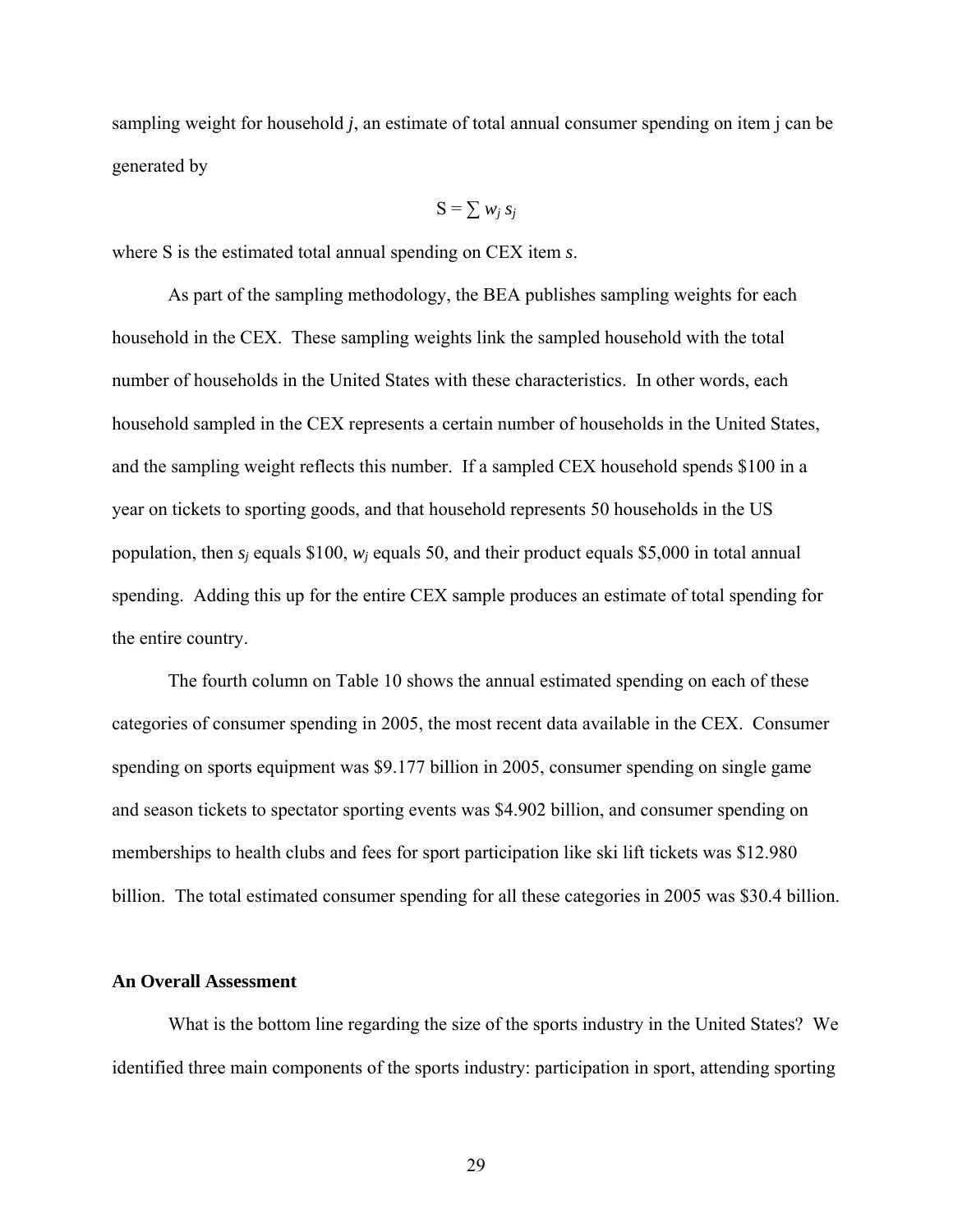events, and following sporting events through some media. Total estimates of the economic value of these three components can be derived by adding up total revenues earned by businesses operating in the sports market, a supply side approach, or by adding up total expenditures by purchasers in the sports market, a demand side approach. Table 11 summarizes the various estimates developed above and shows three alternative estimates of the economic value of the sports industry in 2005. Table 11 disaggregates sport participation into four categories: equipment, apparel, footwear and fees.

First, consider our supply side estimate of the size of the sports industry. This estimate is based on sales and revenues earned by firms participating in the sports market. We developed several estimates of revenues earned by firms in the sports industry in the preceding sections. Based on data collected by the NSGA, revenues earned by vendors of sporting goods and equipment, footwear and apparel totaled \$44.42 billion in 2005. The largest component of the \$44.42 billion was for footwear (\$31.4 billion) followed by equipment (\$7.5 billion) and apparel (\$5.5 billion). These three values appear in the first three rows in the *Supply Side* column on Table 11.

In addition, participation in certain sports, like playing golf and skiing also require consumer outlays for admission to the venues. The US Census Bureau collects data on sources of revenues earned by firms based on product lines. One product line captured in these data is admissions, shown on Table 7. In 2002, revenues from admissions and membership dues to skiing facilities, golf courses and country clubs, fitness and recreation centers and bowling centers was \$15.3 billion, as shown on Table 7; this is equivalent to \$16.6 billion in 2005 dollars after adjusting for inflation using the Consumer Price Index. These revenues are shown on the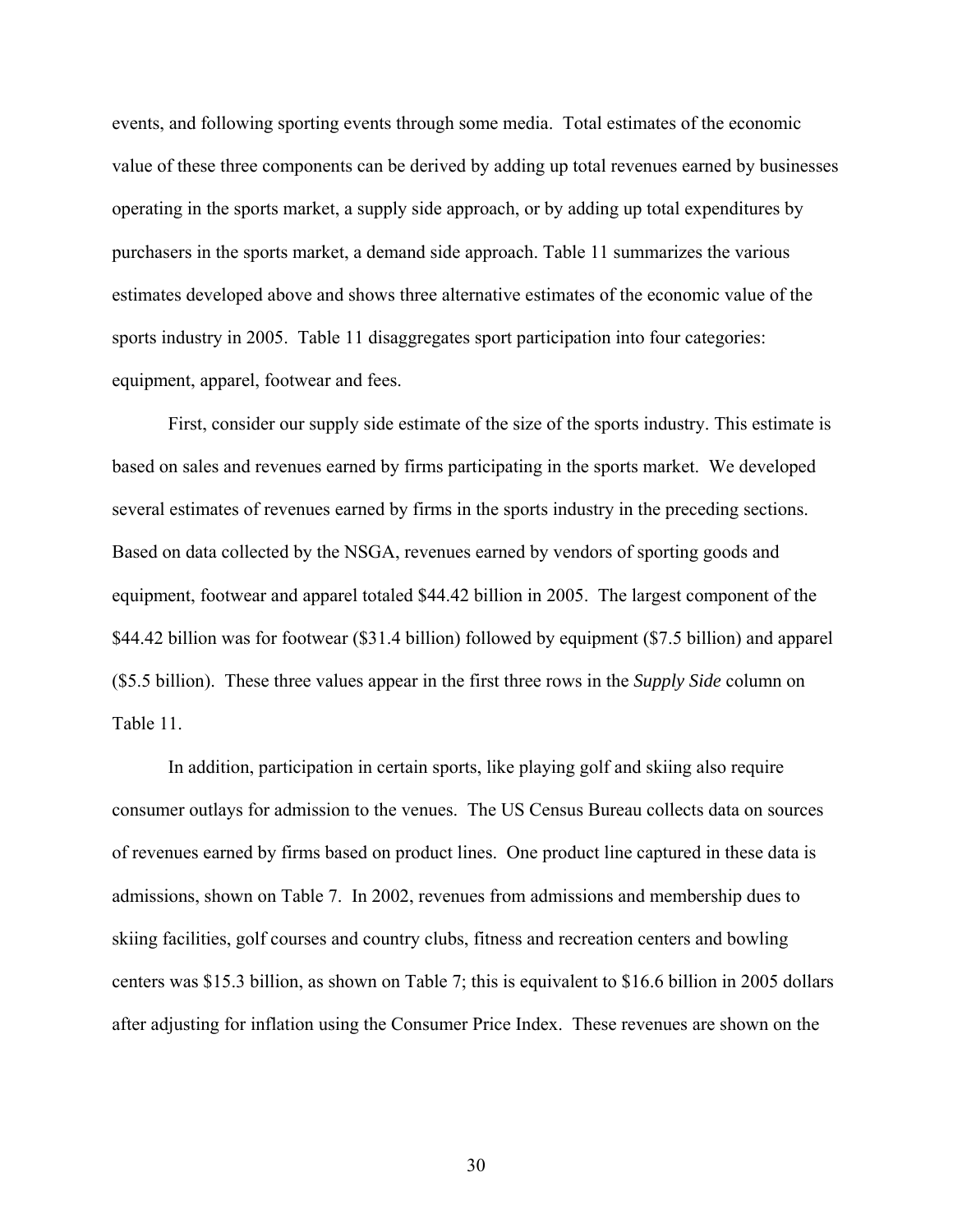fourth row of the *Supply Side* column of Table 11. The subtotal for participation in the supply side estimate of the size of the sports market is \$61 billion.

 Turning next to attendance at sporting events, recall that total attendance at professional and amateur sporting events such as Major League Baseball and NCAA football was just over 277 million in 2005. From table 7, the US Census Bureau reported 2002 revenues from admissions to spectator sports and race tracks to be \$5.8 billion, or \$6.3 billion in 2005 dollars. Finally, from Table 7, spectator sports teams and racetracks earned \$5.2 billion in revenues from ratio and TV rights in 2002, or \$5.6 billion in 2005 dollars. These estimates understate the actual size of the sports industry because they do not count admission revenues for intercollegiate spectator sports. From Table 3, attendance at NCAA football and men's basketball alone was nearly equal to attendance at Major League Baseball games, and represents over 25% of the total 2005 spectator sporting event attendance on Table 3. This suggests that the spectating and mediated categories under estimate the actual revenues in these categories by over one third.

Adding each of these categories of revenues up produces a supply side estimate of the economic value of the sports industry of just under \$73 billion. This total is not that different from the total NAICS-based revenue estimate shown on Table 6 of \$71 billion, which is \$77 billion when expressed in 2005 dollars.

An alternative estimate of the economic value of the sports market can be arrived at by adding up total spending by consumers on each of the categories on Table 11, a demand side approach. Using the demand side approach, we have two estimates because of conflicting estimates of consumer spending. From Table 9, the NSGA estimated total consumer spending on sports equipment at \$13.47 billion in 2005. From Table 10, the estimate of consumer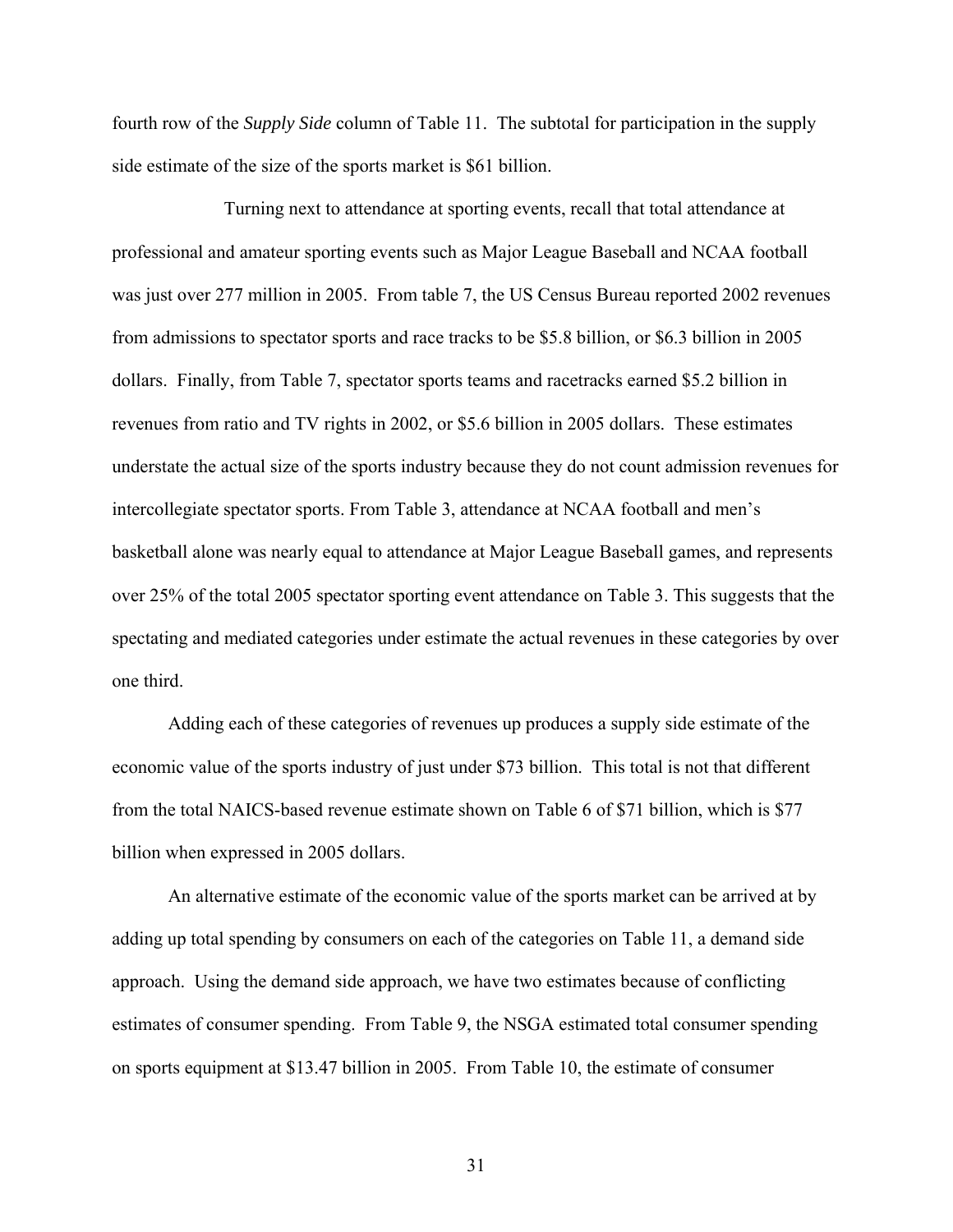spending on sports equipment from the CEX was \$9.18 billion. However, from Table 9, the NSGA estimates contain \$2.5 billion in athletic equipment sales to teams which would not be captured by the household based CEX. Removing this \$2.5 billion from the NSGA estimate makes the demand side estimate of consumer equipment expenditure that makes up Estimate 1 on Table 11 less than a billion dollars more than the upper 95% confidence interval value, \$9.8 billion dollars, on the CEX-based consumer equipment expenditure estimate that makes up Estimate 2.

The consumer footwear and apparel estimates for both demand side estimates come from NSGA data reported on Table 8. These two estimates clearly overstate the size of he sports market in these categories, since not all athletic apparel and footwear is used by participants in the sports market.

The second discrepancy in the demand side estimates of the size of the sports industry comes from estimates of consumer spending on spectator sporting events. The Bureau of Economic Analysis, in the August 2006 *Survey of Current Business*, estimated consumer spending on admission to spectator sporting events in 2005 at \$15.9 billion. The Consumer Expenditure Survey estimate of spending on season tickets and single admission tickets to spectator sports in 2005 was \$4.9 billion. The Consumer Expenditure Survey estimates are considerably less than the other sources of data. One possible explanation for this difference is that the Consumer Expenditure Survey is not capturing corporate spending on admissions to sporting events. Corporate spending is likely a large component of the US Census Bureau data due to corporate spending on premium seating locations and luxury boxes. The difference between the BEA and CEX estimates of personal spending on attendance at spectator sporting events is difficult to explain. Future research should explore the source of this discrepancy.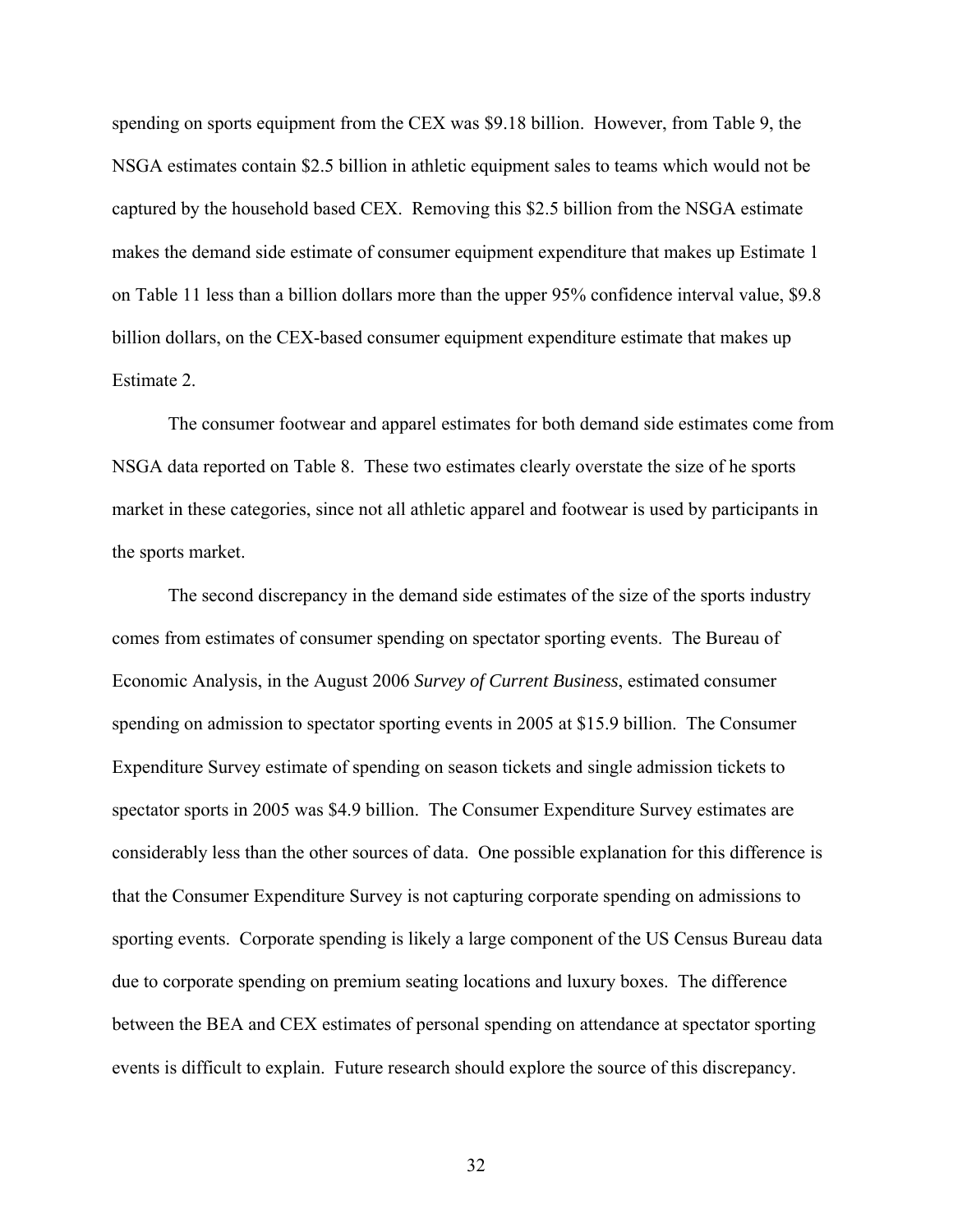These two alternative demand side estimates of the size of the sports industry produce an estimate of between \$44 billion and \$60 billion of total consumer spending from the demand side of the sports market. Both estimates understate the actual size of the sports market because we do not have an estimate of consumer spending on following sports through media like TV, radio, and the WWW.

|                         |                         | Supply  | <b>Demand Side</b> |            |
|-------------------------|-------------------------|---------|--------------------|------------|
| Component               |                         | Side    | Estimate 1         | Estimate 2 |
| Participation           | Equipment <sup>a</sup>  | \$7.50  | \$13.47            | \$9.18     |
|                         | Footwear <sup>b</sup>   | \$31.40 | \$10.90            | \$10.90    |
|                         | Apparel <sup>c</sup>    | \$5.50  | \$15.70            | \$15.70    |
|                         | Fees <sup>d</sup>       | \$16.60 | \$3.25             | \$3.25     |
|                         | Subtotal, Participation | \$61.00 | \$46.39            | \$39.03    |
| Spectating <sup>e</sup> |                         | \$6.30  | \$15.90            | \$4.91     |
| Mediated <sup>t</sup>   |                         | \$5.65  |                    |            |
| <b>Total</b>            |                         | \$72.95 | \$59.22            | \$43.94    |

#### **Table 11: Estimated Total Economic Value of Sports Industry, 2005 (Billions of Dollars)**

a: Supply side estimate from NSGA; estimate 1 from NSGA, Estimate 2 from Consumer Expenditure Survey b: Estimates from NSGA

c: Estimates from NSGA

d: Supply side estimate 1 from U.S. Census Bureau, demand side estimate from Consumer Expenditure Survey e: Supply side estimate from U.S. Census Bureau; estimate 1 from BEA Survey of Current Business, estimate 2 from Consumer Expenditure Survey

f: Estimate from U.S. Census Bureau (see Table 7)

Out supply side estimate exceeds the two demand side estimates by a wide margin, primarily because of the \$21 billion difference between revenues earned by footwear manufacturers and consumer spending on athletic footwear and our lack of an estimate of consumer spending on mediated sport spectating. One reason for this difference could be exports of athletic footwear.

All three estimates are much lower than the \$152 billion estimate of the size of the sports

industry reported by Meek (1997), which would be \$195 billion in 2005 dollars. However, this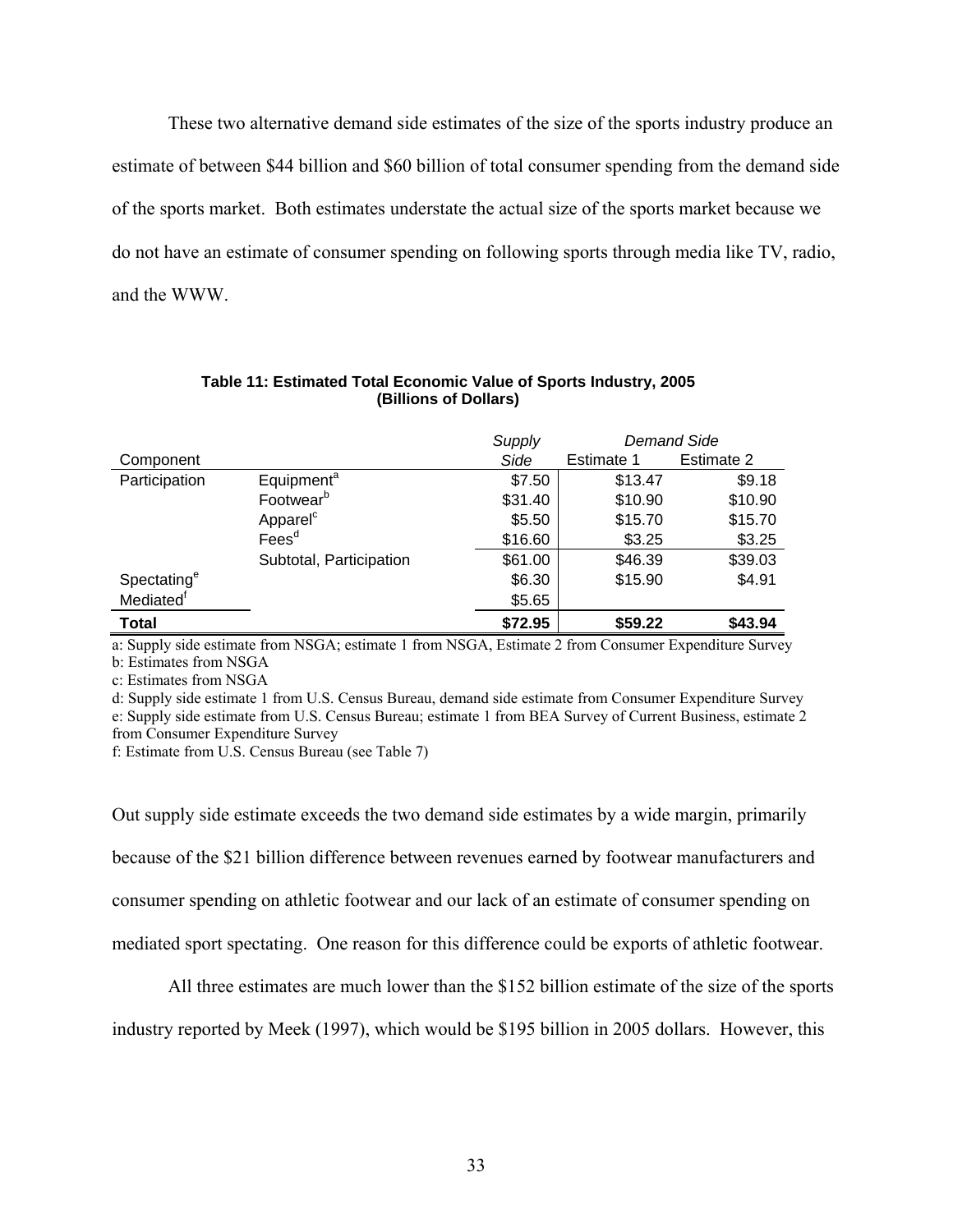is a national income and product accounts based estimate that, for reasons discussed above, probably overstates the size of the sports industry by a wide margin.

#### **Conclusions**

We set out to document the scope of the sports industry in the United States by estimating individual active and inactive participation in sport and the value of economic activity in the sports market from both a supply and demand perspective. While conceptually simple, both aspects of determining the size and scope of the sports market proved to be challenging because of the lack of a commonly accepted definition of the sports industry. The sports industry is somewhat unique in this regard since many industries are clearly defined by the United States Census Bureau or other government agency that collects statistical data on economic activity. In addition, determining the amount of inactive participation in sport through attendance at sporting events and viewing and listening to sports on television, radio and internet is difficult given the existing data. Despite the challenges, we developed a working definition of the sports industry for purposes of the paper and used a variety of publicly available data sources to develop estimates of the scope of the sports industry.

 We define the sports industry as having three principal components: 1) activities involving individual participation in sport; 2) activities involving attendance at spectator sporting events; and 3) activities involving following spectator sporting events on some media. We then examined participation and developed estimates of industry revenues and expenses and consumer expenditures related to these three components.

 Our analysis of the NSGA and BRFS surveys indicates that individual participation in sport in the United States is significant. In any year, over 50% of the US population reported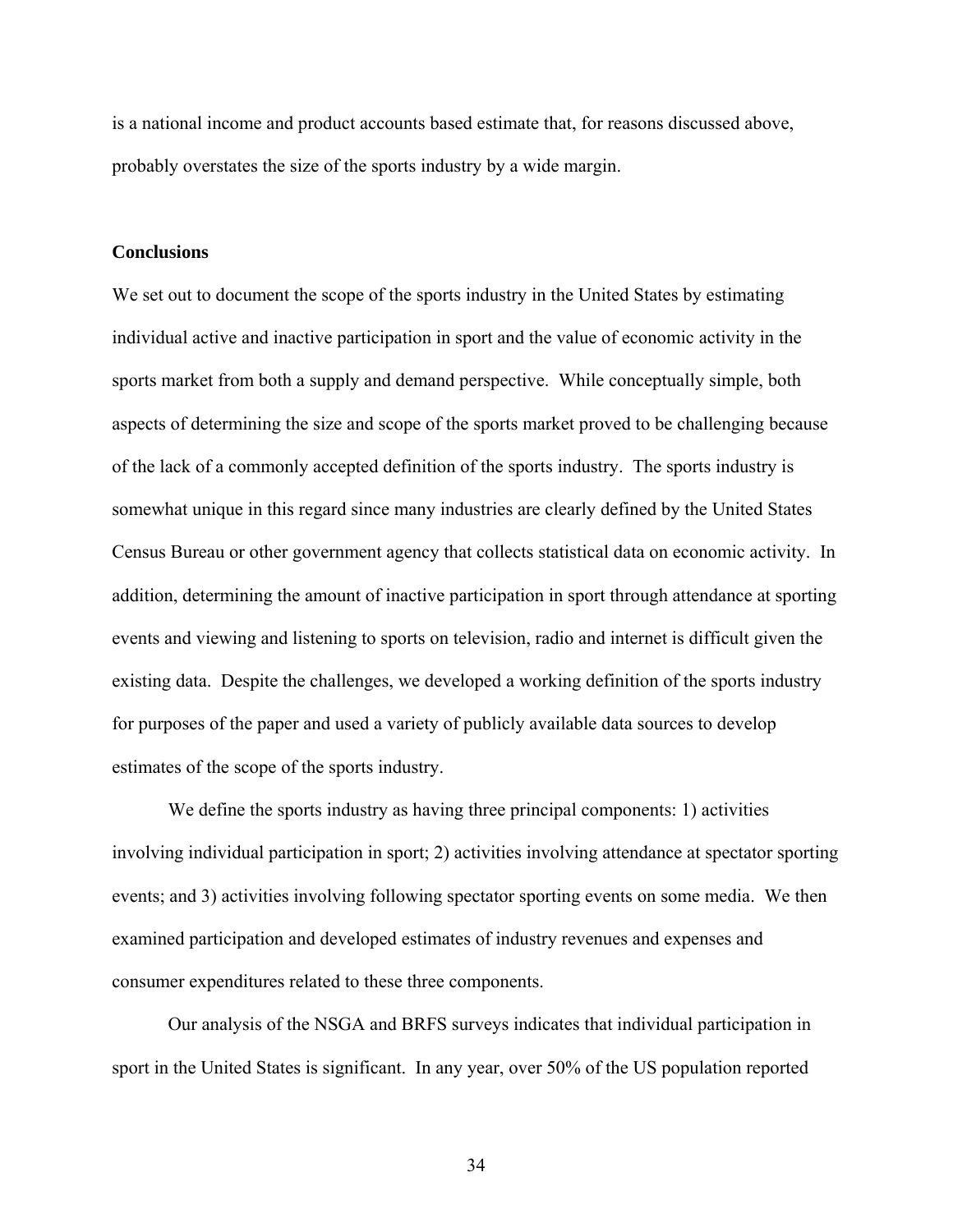participating regularly in sports, and a much larger fraction of the population participate either regularly or occasionally. Walking is by far the commonly reported for of sport participation. The economic activity associated with participation in sport includes the monetary and time costs incurred to participate in sport. Both of these costs vary considerably depending on the sport. For example, snow skiing and playing a round of golf are more costly in terms of time, equipment costs and admission fees than taking a walk or going for a swim.

 Americans also spend a great deal of time attending spectator sporting events. Estimates from the American Time Use Survey indicate that, in aggregate, Americans spent a total of 797.2 billion hours attending sporting events in 2005, or nearly 9.5 hours per person per year. In addition, a considerable amount of time is spent following sports through media like newspapers, television, radio and the WWW.

 While we believe that this exercise has been worthwhile, because no recent research has addressed the topic, we also hope that this paper will spur additional research. A number of important questions are raised by these results. First, and foremost, is the question of how to best define the sports industry in economic terms. This is important because it also helps to define spore economics. Although we develop a working definition of the sports industry that allows us to generate estimates of the economic size of the industry, our definition has a number of important limitations that can only be overcome by additional research. Second, our estimates have uncovered several interesting and potentially important discrepancies between estimates of specific types of consumer spending in the sports market generated from the Consumer Expenditure survey and other alternative sources. Further research should examine the source of this discrepancy. Third, despite a thorough search, we found no comprehensive estimates of the amount of spending by consumers who follow sports through media like television, radio, and,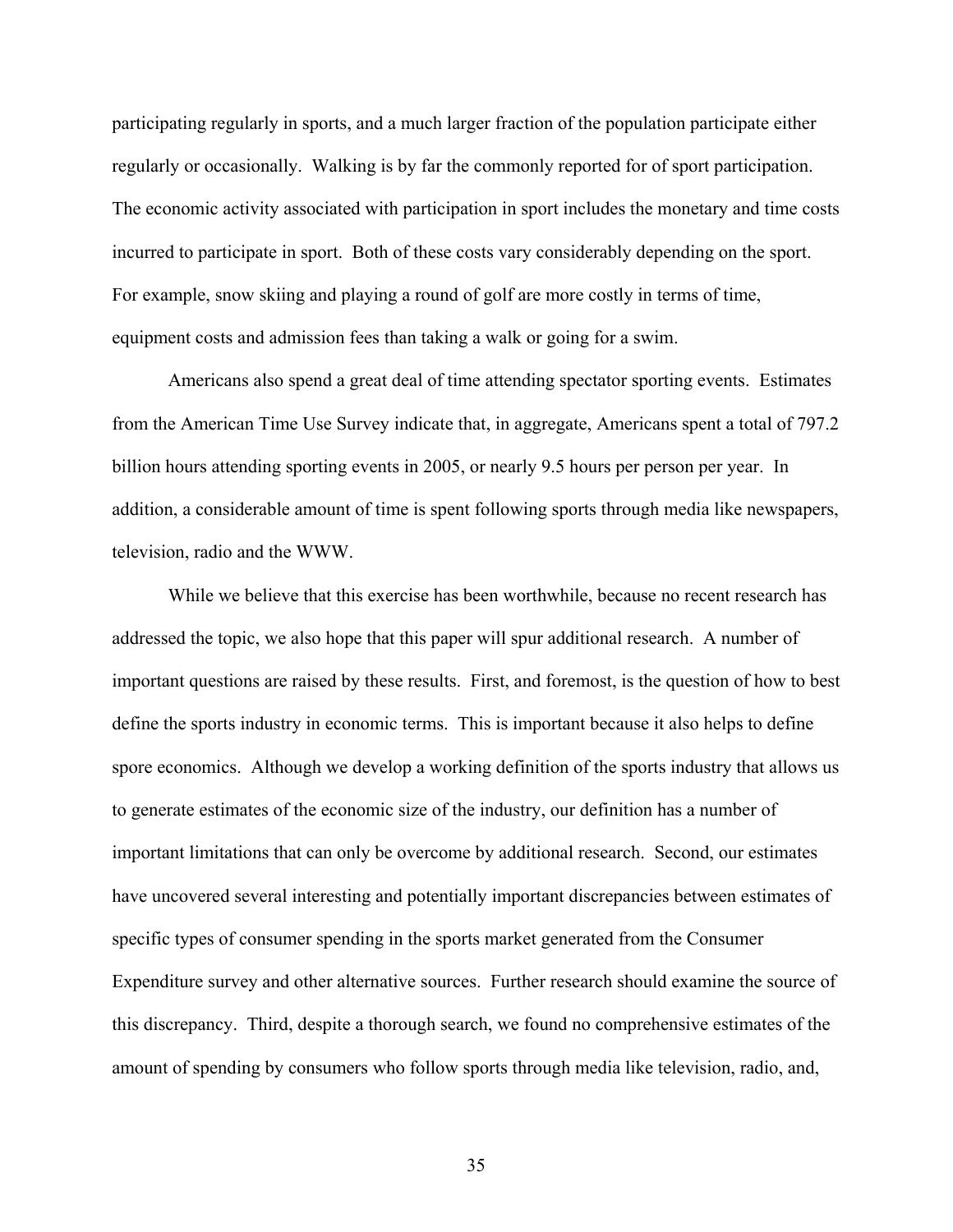increasingly, the WWW. Given the obvious importance of this facet of consumer behavior, and the increasing use of the WWW, this gap in the literature clearly needs to be filled.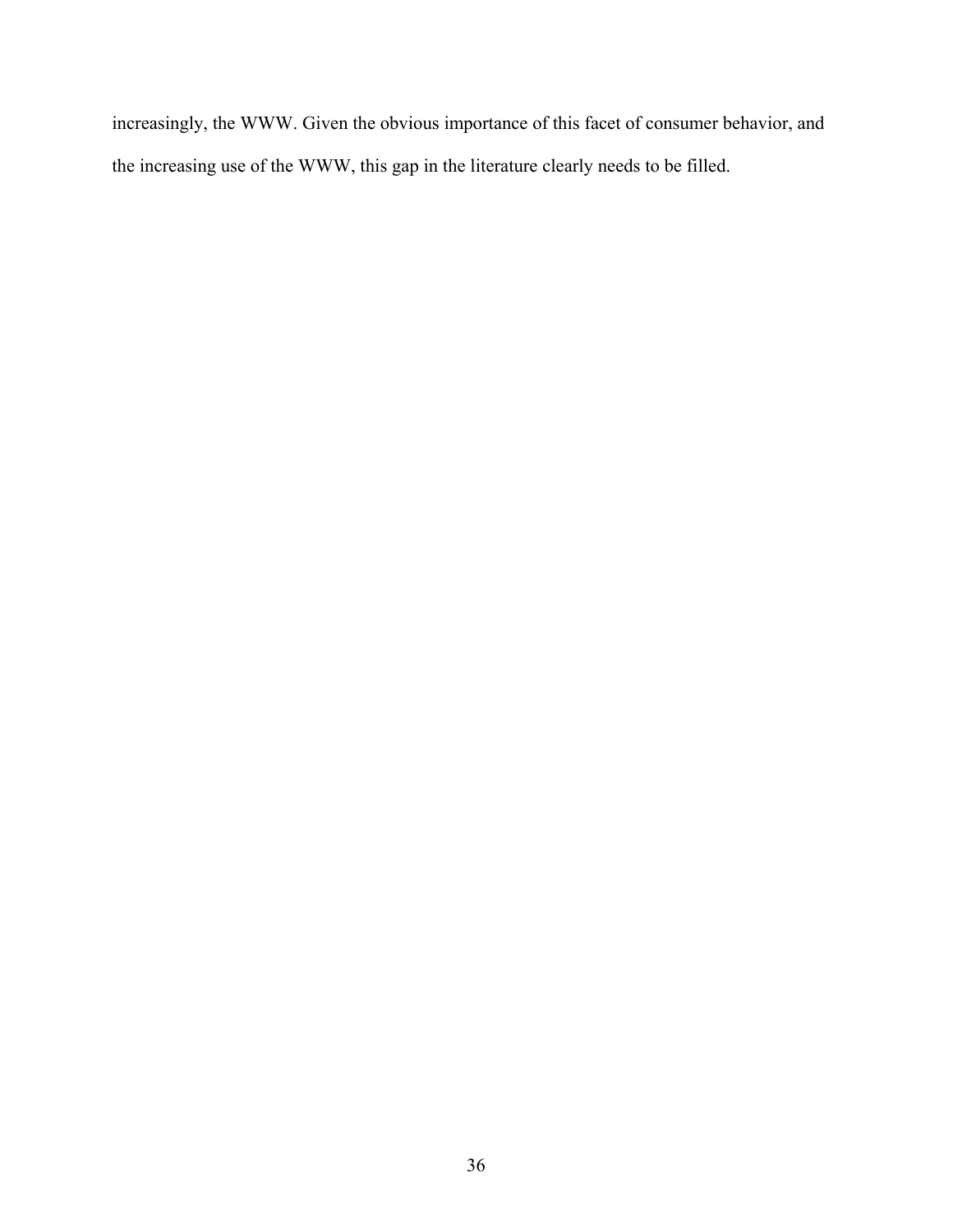#### **References**

- Alexander, Donald L. William Kern and Jon Neill (2000). Valuing the Consumption benefits from Professional Sports Franchises, *Journal of Urban Economics*, 48(3), 321-337.
- Bureau of Economic Analysis, U.S. Department of Commerce, Annual Input-Output Accounts Data, http://www.bea.gov/industry/io\_annual.htm.
- Brown, Robert W. (1993). An Estimate of the Rent Generated by a Premium College Football Player, *Economic Inquiry*, 31(4), pp. 671-694.
- Bureau of Economic Analysis, U.S. Department of Commerce, *Survey of Current Business* 86 (August 2006); 1-168.
- Coakley, Jay (2003). *Sport in Society: Issues and Controversies*, 9<sup>th</sup> edition, Boston: McGraw Hill.
- Consumer Purchases in 2005, National Sporting Goods Association, http://www.nsga.org/public/pages/index.cfm?pageid=869
- Dardis, Rachel, Soberon-Ferrer, Horacio, and Patro, Dilip (1994). Analysis of Leisure Expenditure in the United States, *Journal of Leisure Research*, 26(4), pp. 309-321.
- Davies, Larissa (2002a). Consumers' expenditure on sport in the UK: increased spending or underestimation? *Managing Leisure*, 7(1), pp. 83-102.
- Davies, Larissa (2002b). Sport in the city: Measuring economic significance at the local level, *European Sport Marketing Quarterly*, 2(1), pp. 83-112.

Fort, Rodney (2006). *Sports Economics*, 3rd edition, New York, NY: Pearson Education.

Gratton, Chris (1988). The economic importance of modern sport, *Culture, Sport and Society,* 1(1), pp. 101-117.

Hamermesh, Daniel S., Harley Frazis, and Jay Stewart. (2005). "Data Watch: The